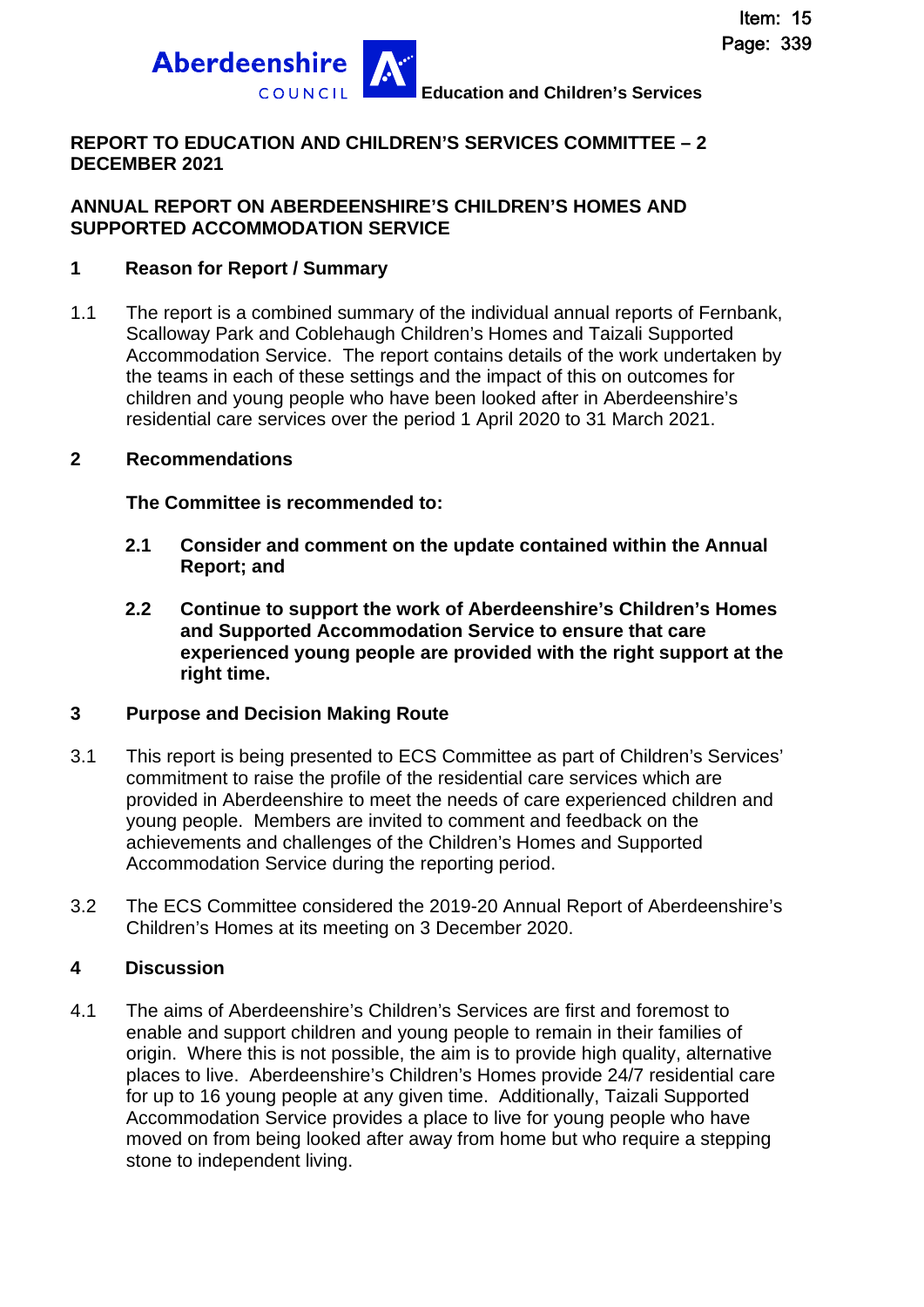- 4.2 Within Aberdeenshire Council Children's Services there are 3 Children's Homes: Coblehaugh in Inverurie and Scalloway Park in Fraserburgh both provide care to up to six young people each while Fernbank in Peterhead provides care to up to four young people. Taizali in Fraserburgh provides care to an additional four young adults.
- 4.3 The work of the Children's Homes and Supported Accommodation Service is underpinned by Getting it Right for Every Child (GIRFEC). As such, these services strive to ensure that young people's wellbeing needs are met through them being Safe, Healthy, Achieving, Nurtured, Active, Respected, Responsible and Included.
- 4.4 Each of the four settings are registered with the Care Inspectorate and are required to each produce annual reports against set criteria. Due to the small numbers of young people cared for in each establishment, the individual reports potentially contain information that may identify individual young people. Therefore the attached combined annual report in **Appendix 1** gives a summary of the work which has been undertaken and the outcomes which have been achieved across the three Children's Homes and the Supported Accommodation Service.

### **5 Council Priorities, Implications and Risk**

- 5.1 This report helps deliver the Strategic Priorities "Education" and "Health and Wellbeing" within the Pillar "Our People".
- 5.2 This report also helps deliver against Aberdeenshire Children's Services Plan Priority – Corporate Parenting.
- 5.3 The table below shows whether risks and implications apply if the recommendations are agreed.

| <b>Subject</b>                    | Yes                        | <b>No</b> | N/A |
|-----------------------------------|----------------------------|-----------|-----|
| Financial                         |                            | X         |     |
| <b>Staffing</b>                   |                            | X         |     |
| <b>Equalities and Fairer Duty</b> | X                          |           |     |
| Scotland                          | IIA attached as Appendix 2 |           |     |
| <b>Children and Young</b>         | χ                          |           |     |
| People's Rights and               | IIA attached as Appendix 2 |           |     |
| Wellbeing                         |                            |           |     |
| Climate Change and                |                            | X         |     |
| Sustainability                    |                            |           |     |
| Health and Wellbeing              |                            | X         |     |
| <b>Town Centre First</b>          |                            | χ         |     |

- 5.4 There are no staffing or financial implications identified.
- 5.5 An integrated impact assessment has been carried out as part of the development of the proposals set out above. It is included as **Appendix 2** and identifies that there are a number of positive impacts of continuing to provide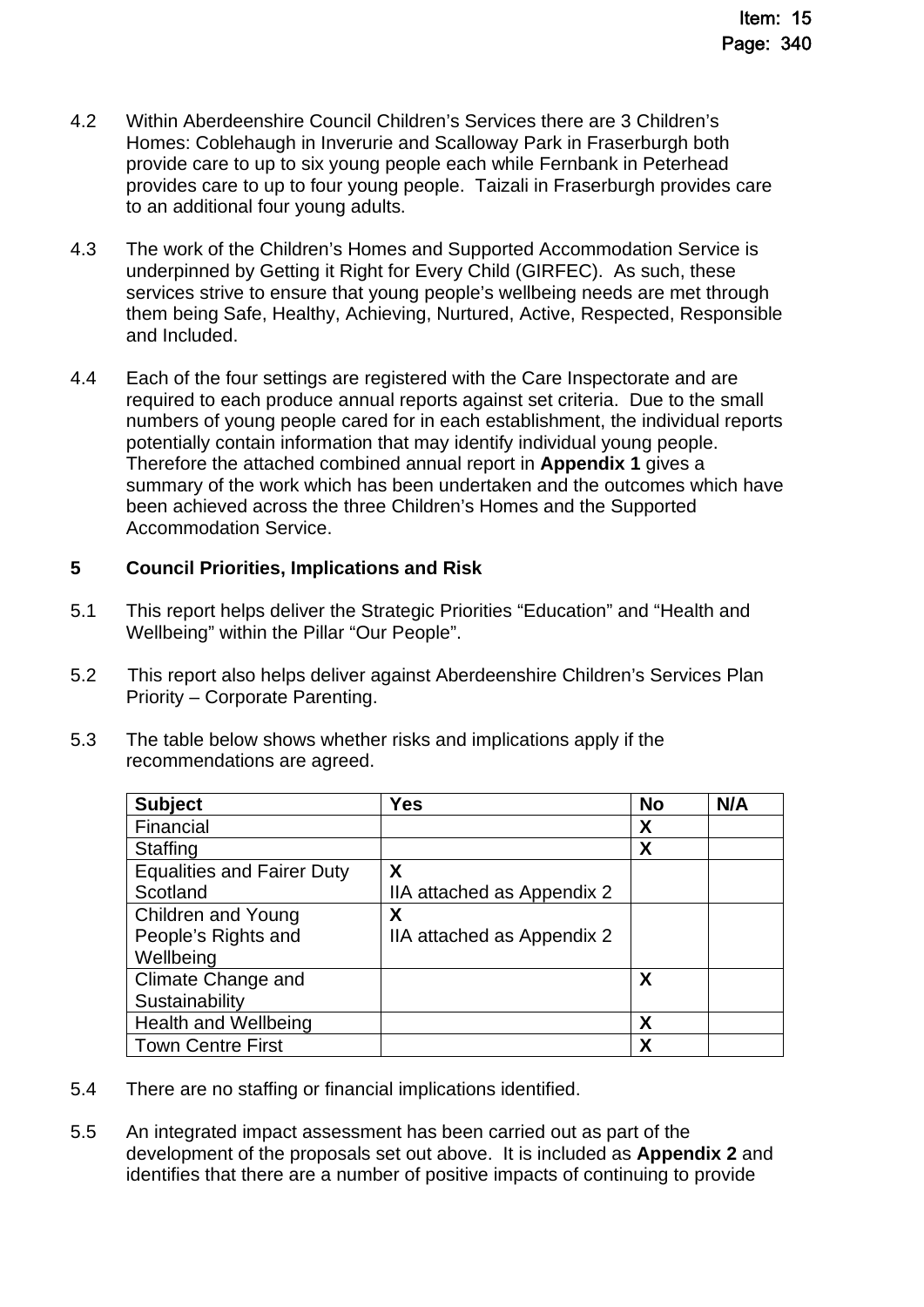residential services through the three Children's Homes and the Supported Accommodation Service.

5.6 The following Risks have been identified as relevant to this matter on a Corporate Level:

ACORP005 - Working with other organisations ACORP006 – Reputation management *Link to [Corporate Risk Register](https://www.aberdeenshire.gov.uk/media/26308/corporaterisks.pdf)* 

The following Risks have been identified as relevant to this matter on a Strategic Level:

ECSSR003 – Embedding GIRFEC; and ECSSR004 – Support inclusive, vibrant and healthy communities *[Link to risk register page on website](https://www.aberdeenshire.gov.uk/council-and-democracy/about-us/plans-and-reports/)*

#### **6 Scheme of Governance**

- 6.1 The Head of Finance and Monitoring Officer within Business Services have been consulted in the preparation of this report and had no comments to make and are satisfied that the report complies with the [Scheme of Governance](https://www.aberdeenshire.gov.uk/council-and-democracy/scheme-of-governance/) and relevant legislation.
- 6.2 The Committee is able to take a decision on this item in terms of in terms of E.2.1f of Part 2A List of Committee Powers of the Scheme of Governance, as the committee have responsibility for the functions of the Council in relation to children and young people under Part 3 of the Children and Young People (Scotland) Act 2014.

#### **Laurence Findlay Director of Education and Children's Services**

Report prepared by Andrew Dick, Social Work Manager (Corporate Parenting) Date 22 September 2021

#### **List of Appendices***:*

Appendix 1 - Annual Report of Aberdeenshire's Children's Homes and Supported Accommodation Service Appendix 2 - Integrated Impact Assessment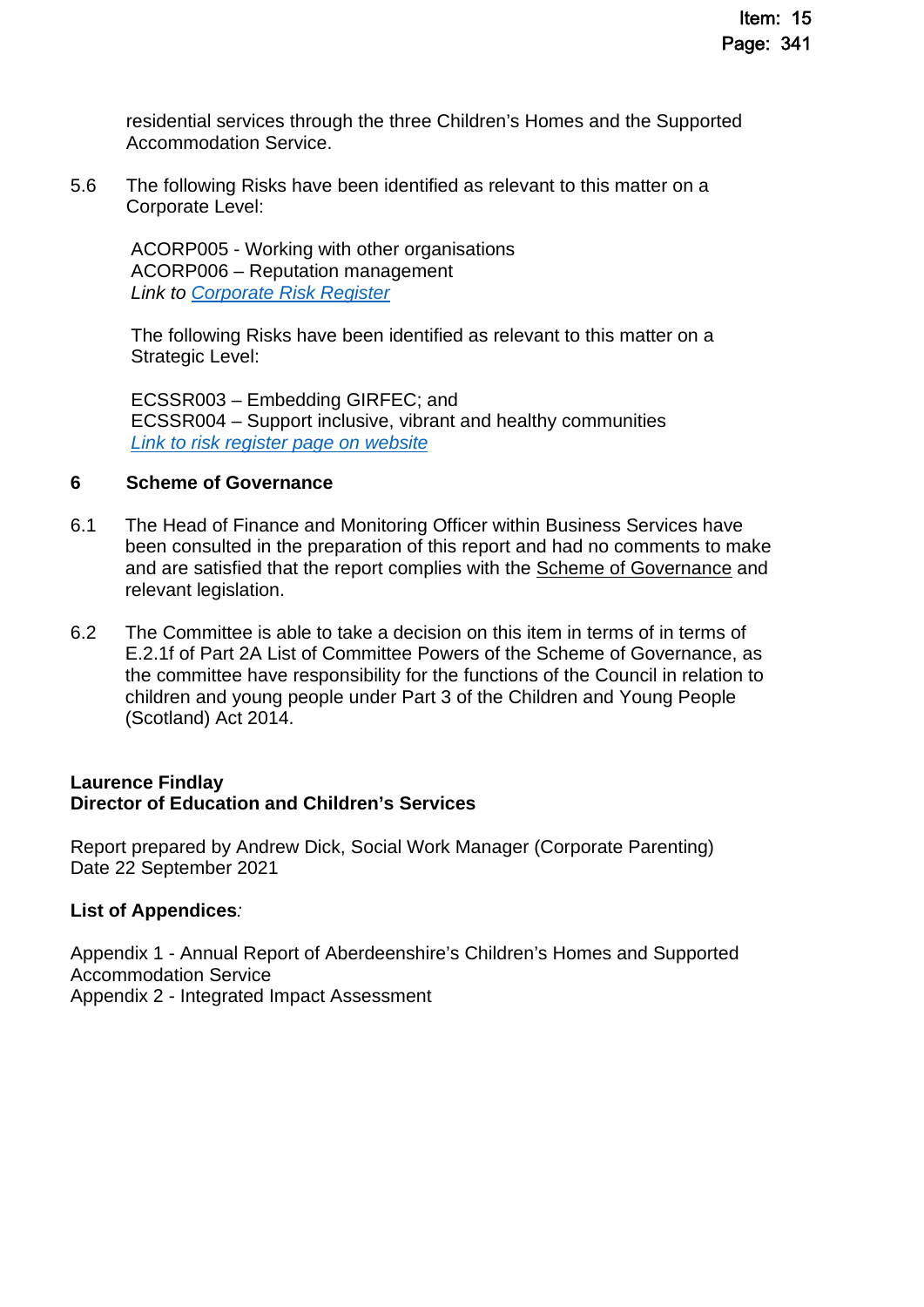Item: 15<br>APPENDIX 1 Item: 15 Page: 342



## **ANNUAL REPORT ON ABERDEENSHIRE COUNCIL'S CHILDREN'S HOMES AND SUPPORTED ACCOMMODATION SERVICE**

**APRIL 2020 – MARCH 2021**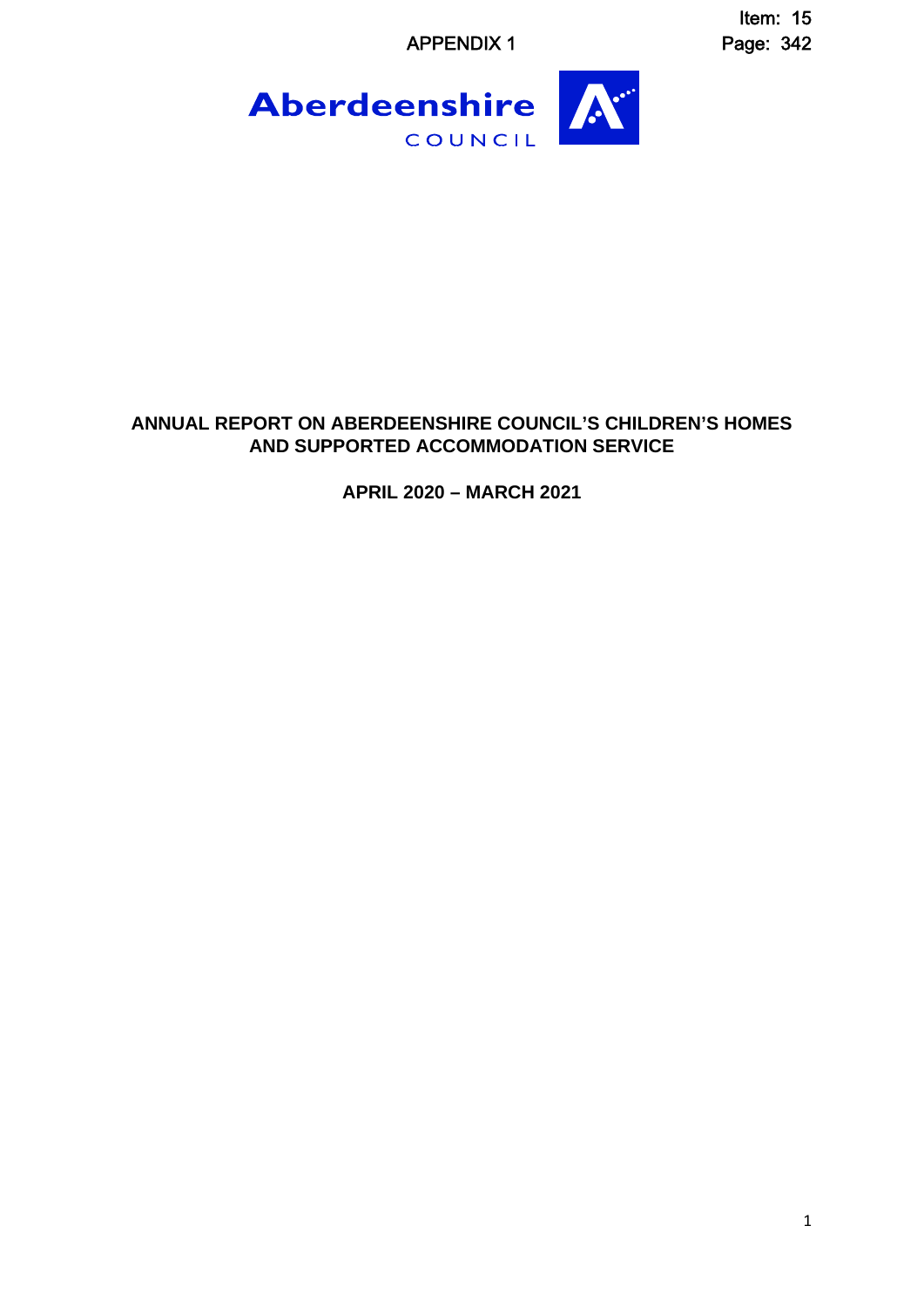### **Introduction**

Aberdeenshire Council has three children's homes located in Peterhead (Fernbank), Fraserburgh (Scalloway Park) and Inverurie (Coblehaugh). Additionally, a supported accommodation service (Taizali) is located in Fraserburgh, providing support to young people who have moved on from care but who would benefit from a stepping stone to independent living. Scalloway Park and Coblehaugh Children's Homes are both purpose built accommodation, caring for up to six young people at any given time. Fernbank is a traditional granite building, caring for up to four young people. Taizali is a bungalow which offers accommodation to up to four young people.

Young people come to stay at Aberdeenshire's Children's Homes for a myriad of different reasons. Commonly however, they have experienced adversity and trauma which is then manifested in a range of behaviours which express their experiences. This requires skilful, consistent and predictable care, which is afforded to them within the Children's Homes. The vast majority of young people who move into Aberdeenshire's Children's Homes are between the ages of 12 and 18. Some young people come to stay for a short time while work is completed to support their return home. Others reside on a more permanent basis. The Homes are led by the individual needs of the young people in terms of their future plans. Staff from the Children's Homes are frequently involved in work with families to support them to address areas where it has been identified that more help is required.

Taizali Supported Accommodation Service caters to the needs of young people age 16-20. Young people are supported to develop their independence skills. For example, how to manage their money, shop and cook meals for themselves, manage their laundry and keep their private space clean and tidy. They are also supported to manage their occupancy agreement and be able to live with others, as well as learning to be good neighbours.

The work of the Children's Homes and Taizali are underpinned by the principles of Getting it Right for Every Child (GIRFEC). All four settings support young people to be **Safe, Healthy, Achieving, Nurtured, Active, Responsible, Respected and Included.** Young people are supported in this in a number of ways, from close support of their school attendance and participation, to encouraging their involvement in extra-curricular activities, to ensuring their views are listened to and acted upon in deciding day-to-day matters within the homes/supported accommodation service.

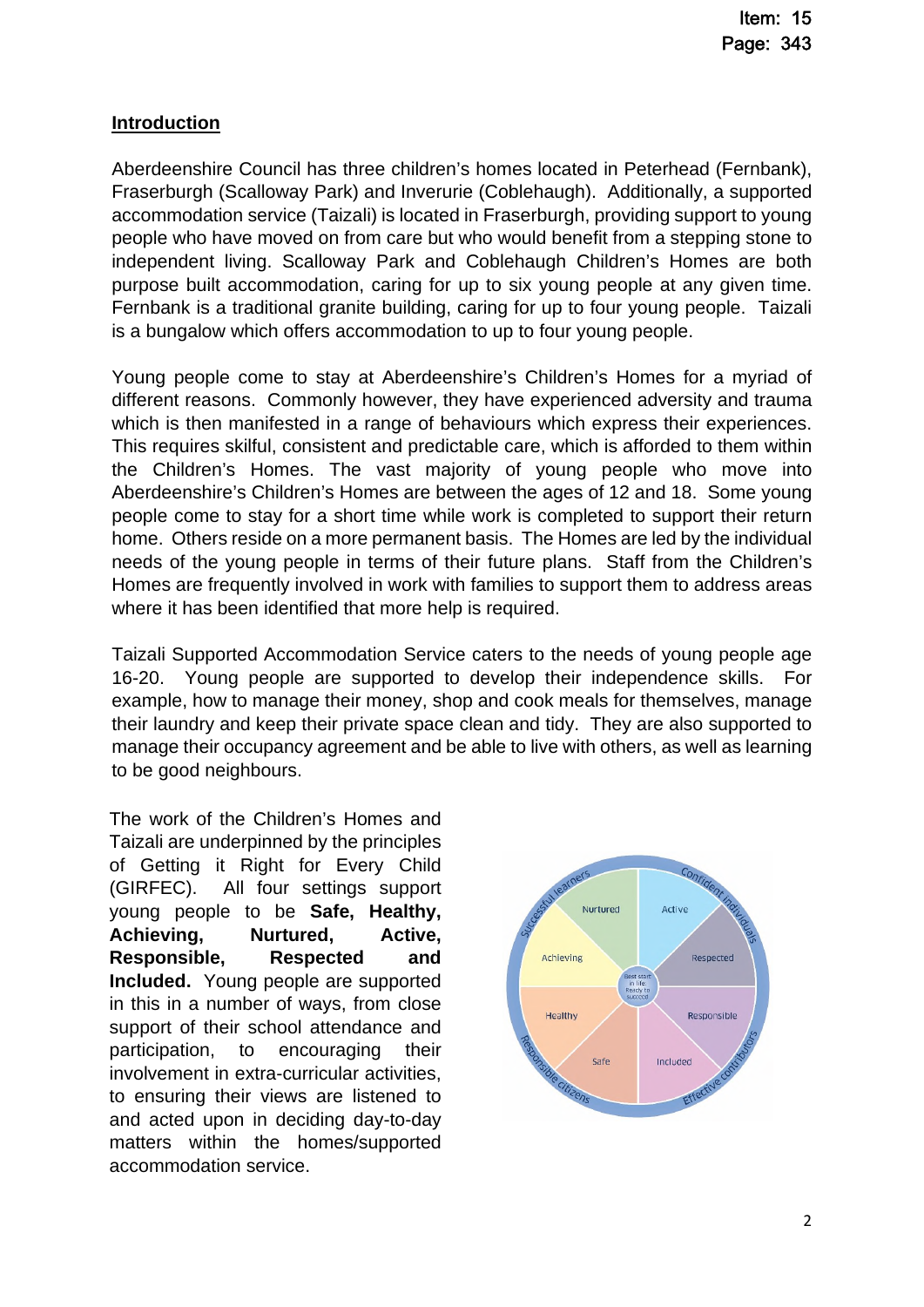All four settings are also committed to upholding and implementing the recommendations of The Promise, the output from Scotland's independent care review. While this presents various challenges in terms of considering how to implement some of the requirements outlined, there are also many examples of areas which our children's homes and supported accommodation service are doing well already.



"Young people who leave residential care may wish to maintain relationships with workers and this must be supported and given time. Blanket policies that prevent the maintenance of these relationships must be removed."

*The Promise, p79* 

For example, relationships is a key focus within the Promise and young people being supported to maintain these for as long as they wish. Each young person within the Children's Homes and supported accommodation service is assigned a key worker for the duration of their stay. While they are supported to develop relationships with all staff, this is a designated person who will support them with key areas of their lives during their stay. Additionally, there are examples across all of the settings of young people staying in touch often many years after moving on, which is testament to the relationships that were established during their stay.

Aberdeenshire Council Children's Services are committed to our Children's Homes and supported accommodation service being a positive choice of place to live for children and young people who are not able to live at home with their families.

#### **Staffing Structure**

Aberdeenshire Council Children's Services prides itself on its children's homes employing highly trained members of staff. Each children's home has a full-time equivalent team manager, all of whom are qualified social workers. In addition the vast majority of staff are also qualified social workers.

22 out of 26 (85%) members of staff across the 4 settings are qualified social workers

The remaining 4 members of staff do not hold a social work qualification but have other relevant qualifications and experience. 1 of these members of staff is currently in the final stages of their social work degree.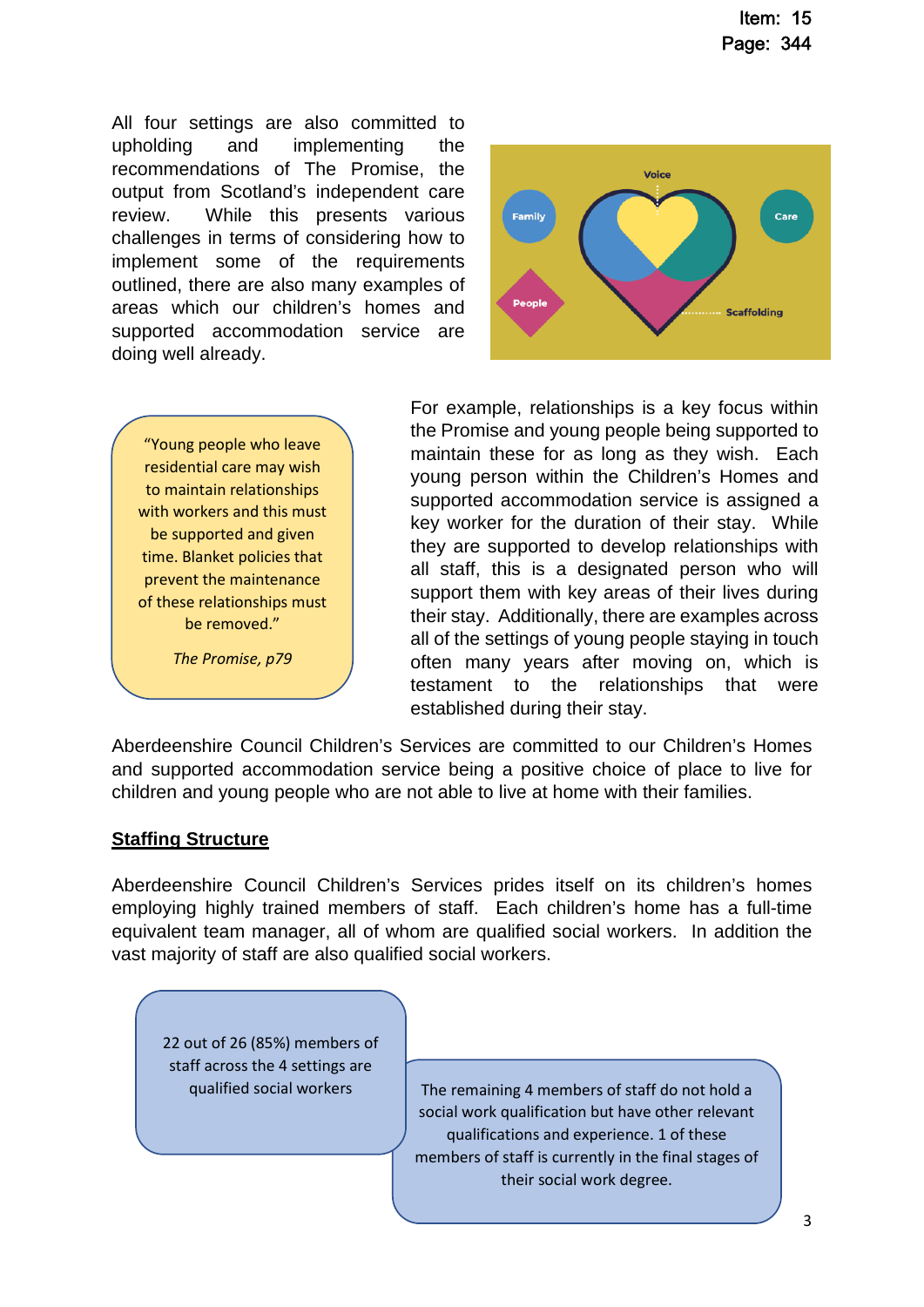The staffing model within Fernbank, Scalloway Park and Coblehaugh is that there are 7 full-time members of staff who work on a rota basis, with 2 members of staff on shift at all times including overnight. Within Taizali, there are 4 full-time staff members, with 1 member of staff on duty at all times including overnight. In all 4 establishments, this is supplemented by the use of flexi-time, whereby additional staff members will be present for periods to undertake specific tasks, for example activities with the young person they are key worker for. Rotas balance the determination to provide consistency of care to young people with affording staff appropriate periods of rest to ensure that they are full equipped to meet the needs of the young people living within the homes.

Coblehaugh, Fernbank, Scalloway Park and Taizali all enjoy very settled staffing groups and there is extremely low staff turnover. This affords young people stability and consistency in developing relationships with permanent members of staff.



In addition to full-time members of staff, each setting also has a pool of relief staff who provide cover for periods of annual leave, sickness, staff training, or during periods where it would be beneficial to supplement the core staffing model. Team managers endeavour to ensure that each relief staff member is utilised on a regular basis so that they are also familiar to the young people living in the home/supported accommodation service. As with permanent members of staff the vast majority of relief staff members are qualified social workers.

All staff I feel are very friendly polite and professional. I do feel that the staff do professionally care and have [young person's] best wishes and wellbeing at heart.

*Feedback from a family member of a young person living at one of Aberdeenshire's Children's Homes* 

[Young person] speaks positively about staff at [Children's Home] and she knows she can speak to staff at anytime and she has taken the opportunity to do this when she has a concern or worry.

*A child's social worker's reflections on staff within one of the Children's Homes*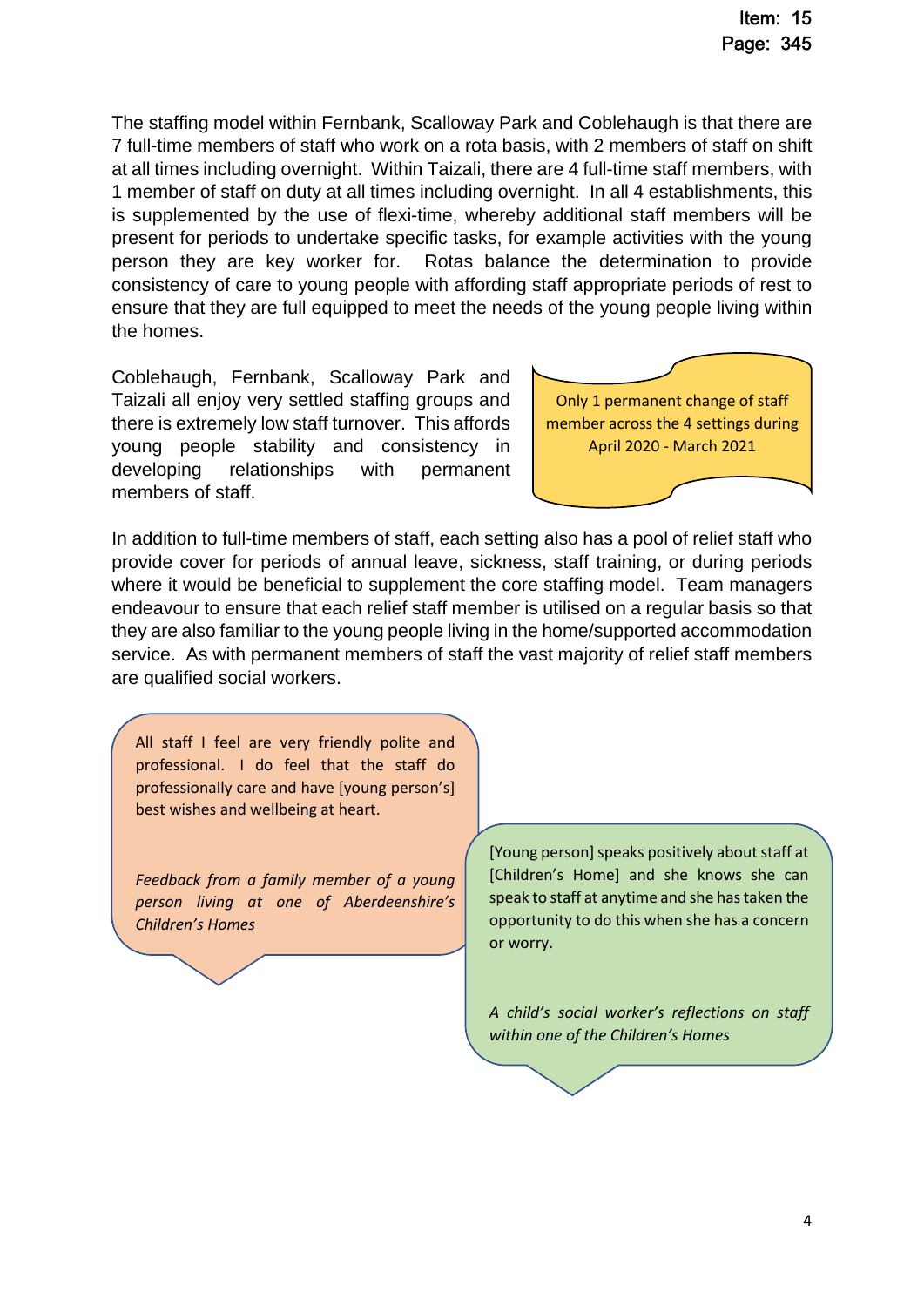## **COVID 19**

Staff and young people within Fernbank, Coblehaugh, Scalloway Park and Taizali have faced unprecedented challenges during the reporting period. The onset of the COVID 19 pandemic has had a profound impact. While the vast majority of staff within Children's Services were mandated to work from home other than for critical visits, residential settings needed to continue to operate in order to care for the young people residing there. Staff working in these settings were therefore not able to work from home and continued to attend work. This inevitably resulted in considerable anxiety for them about their own health, risks to their families, and for the young people they were caring for. In the early stages of the pandemic this was compounded by shortages of personal protective equipment (PPE).

Additional challenges faced included:

- Staff being required to support home schooling in the Children's Homes during lockdown periods.
- Supporting young people to manage not being able to have face to face contact with family during the early stages of the pandemic when there were "full lockdown" restrictions.
- Some staff being required to shield due to medical conditions meaning that they were not available to work within the residential settings.
- Encouraging young people to adhere to government restrictions.
- Lack of activities outwith the homes for young people to access during lockdown periods.

Despite the challenges experienced, all three of the Children's Homes and Taizali have continued to operate uninterrupted. This is testament to the commitment, bravery and dedication of the staff and to the strong leadership provided by the managers of each of the settings, for which they should all be strongly commended. It is also extremely positive to note that there were no young people affected by COVID 19 or any instances of outbreaks or potential outbreaks within any of the settings during the reporting period.

### **Moving In / Moving Out**

It is the ambition of Children's Services that young people enter and leave all care settings on a planned basis when it is necessary for them to live away from home. Young people moving into the settings may well have experienced trauma in the lead up to this. Therefore in order to minimise their exposure to further trauma, it is important that young people are introduced to their new home in as planned a manner as possible. For example having the chance to come to meet staff and see around the home/supported accommodation service. This also minimises disruption to existing young people living in the settings, so that they can be as prepared as possible for a new young person joining the group.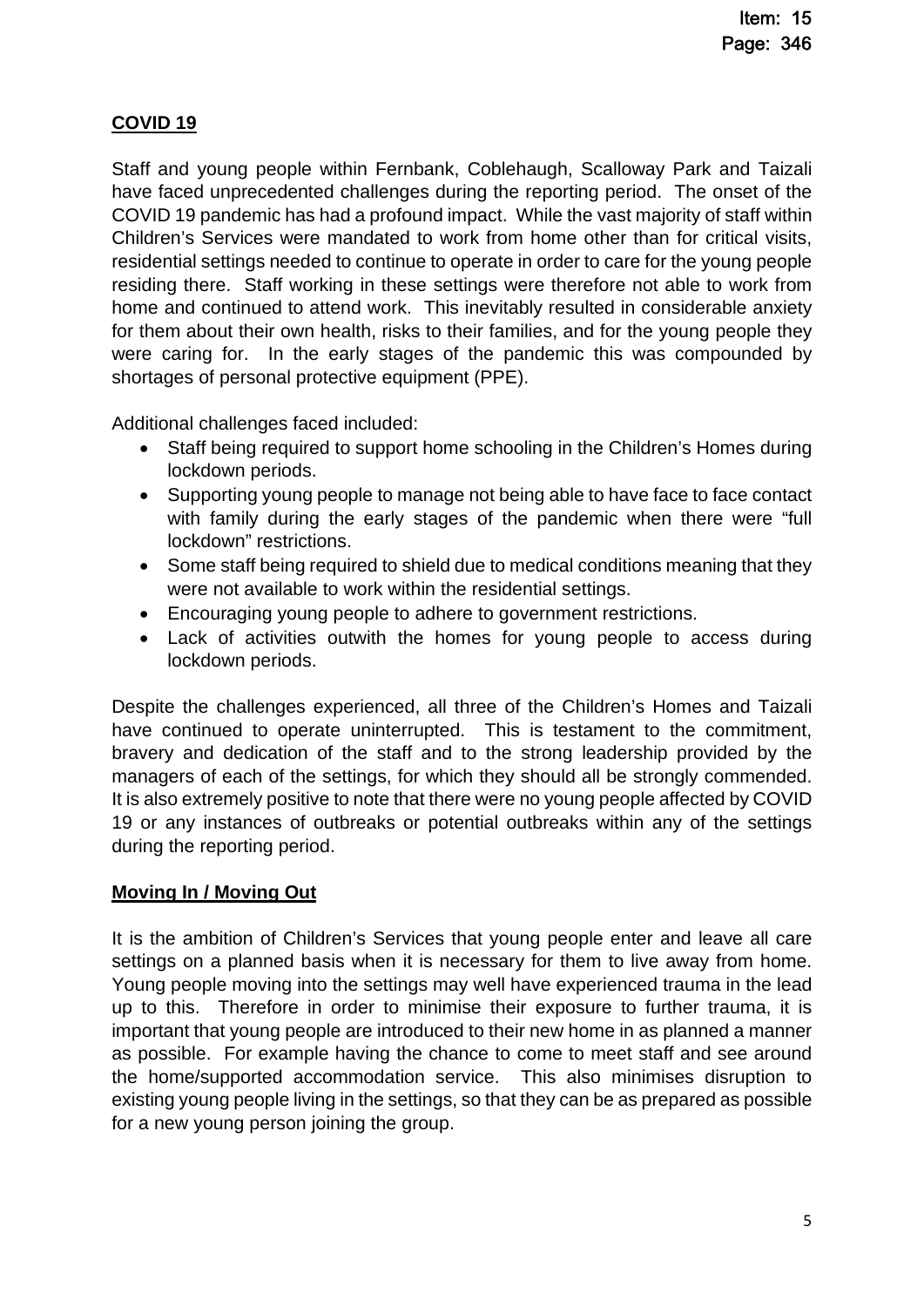It is clear from the graphic below that as was the case in the preceding reporting period the overwhelming majority of young people moved in and out on a planned basis. This allows for young people to move on at a pace that is right for them and for preparations to be made so that their next step is as positive as possible. Young people moving out on an unplanned basis tends to occur where young people are presenting a level of risk either to themselves or to others that is not manageable in the short-term, or where young people reach an age where they can decide themselves to move on and make a decision to do this on an immediate basis.

| <b>Planned Move</b>  | Unplanned            | <b>Planned Move</b>  | Unplanned            |
|----------------------|----------------------|----------------------|----------------------|
|                      | Move In              | Out                  | Move Out             |
| $\bullet$ 2020-21:14 | $\bullet$ 2020-21:3  | $\cdot$ 2020-21:16   | $\bullet$ 2020-21:3  |
| $\bullet$ 2019-20:10 | $\bullet$ 2019-20: 2 | $\bullet$ 2019-20: 9 | $\bullet$ 2019-20: 2 |

Young people moving out on an unplanned basis tends to be considered as a negative outcome. However one of the three unplanned moves out during the reporting period was a result of a young person deciding at short notice to move on, but they engaged instead with a comprehensive level of outreach support from staff at the Children's Home they had been living in. This allowed for continuity of relationships during a period of significant change for this young person and allowed them to continue to be supported with various areas of their life despite not living in the home any longer. While



this outreach support has now ended due to no longer being required, this young person still keeps in touch with the staff at the Children's Home which is a hugely positive endorsement of how they view the care that was provided to them.

### **Missing Persons**

Staff in each of the Children's Homes and Taizali utilise the Missing Person's Protocol if a young person is missing. During the period April 2020 to March 2021, there were 7 missing person reports in total across the four establishments. This is identical to the figure for the previous reporting period. This equates to an average of less than once every six months.

On each occasion the young people were subsequently located and returned home. Where young people go missing, there is a follow up visit by Police Scotland. The Return Home Welfare Officer will speak with the young people about the circumstances which resulted in them being missing and if any supports are required to prevent this happening again. Staff within the homes also speak with young people to ascertain if anything additional can be put in place to support them.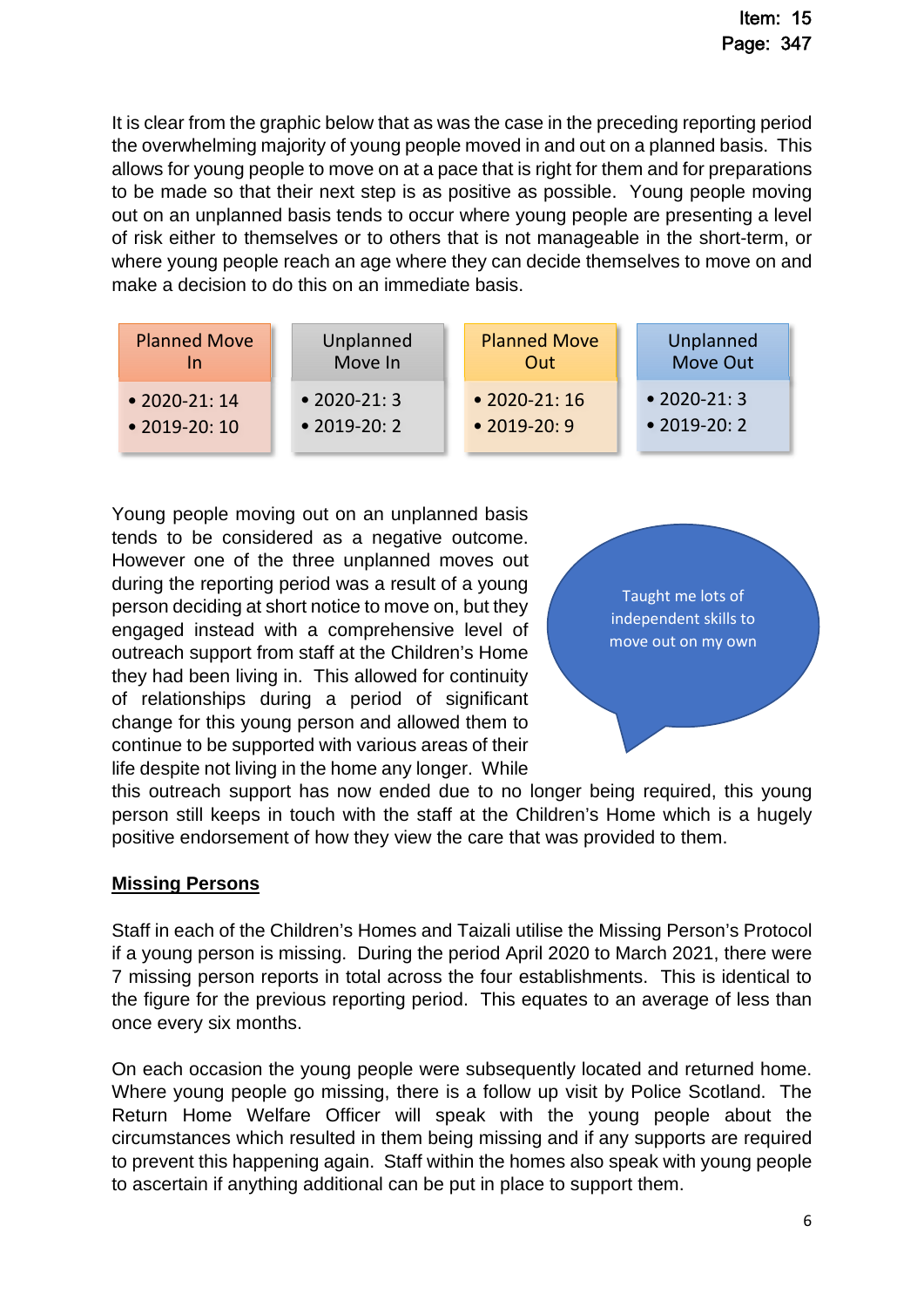## **Training**

All staff who work at Fernbank, Scalloway Park, Coblehaugh and Taizali are required to be registered on the Residential section of the Scottish Social Services Council Register. To remain on the Register, staff must complete a minimum of five days training per year to demonstrate that they are continuously learning. Due to the COVID 19 pandemic training has been online however this has opened up new opportunities for staff to participate in learning in different ways such as joining webinars and training events on Microsoft Teams. Staff across the four settings have kept up to date with their mandatory training on first aid and food hygiene as well as compulsory corporate training on areas such as data protection, equalities and diversity.

All staff in Children's Services residential care are required to be trained in CALM (Crisis and Aggression Limitation and Management) which is a model to manage difficult situations and behaviours. The emphasis is on de-escalation and safe management of potentially aggressive and violent situations. Staff are trained in physical restraint as part of this however this would only ever be used as a last resort where a young person was placing themselves or others at an unacceptable level of risk. During the reporting period there were **no instances** of physical restraint in any of the residential establishments, and this was the case for the previous reporting period also. However it is a continuing requirement of registration with the Care Inspectorate that staff are trained in all elements of CALM and that they regularly update their training as well as practicing CALM holds. Refresher training has not been able to take place during the pandemic due to the requirement for this training to be delivered face to face. This is a national situation and not specific to Aberdeenshire.

Aberdeenshire's position on the use of physical restraint means that Scalloway Park, Coblehaugh, Fernbank and Taizali are well placed to meet the recommendation of the Promise that "Scotland must strive to become a nation that does not restrain its children":

Scotland must support its workforce to manage very difficult situations. This means a genuine focus on response to challenging behaviour in a trauma informed way, building relationships in advance so that a child or young person's history, current circumstances and behavioural triggers are known and can be responded to individually, in advance of, during and after a crisis occurs. To ensure a caring response, there must be a curiosity about the reasons behind challenging behaviour, recognising that all behaviour is communication.

*The Promise, p85*

It is anticipated that Aberdeenshire's ongoing commitment to care for children and young people without the use of physical restraint will be further supported by residential staff having the opportunity to access a four day "Dyadic Developmental Practice" course in September/October 2021. This is a model which aims to support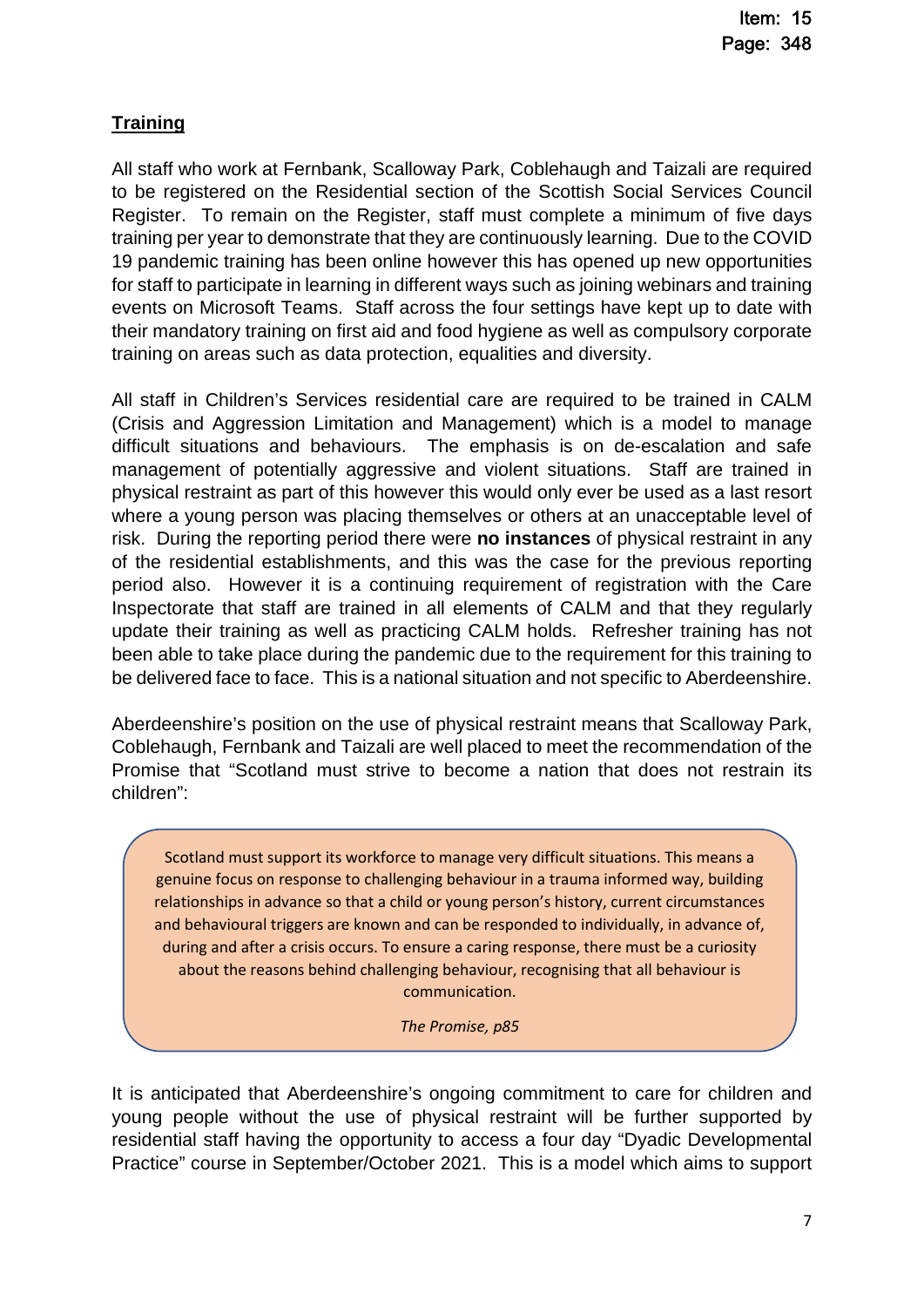children and young people to recover from trauma and disrupted attachments through the parenting, education and care they receive. The principles of PACE (Playfulness, Acceptance, Curiosity and Empathy) are central to the training.

## **Feedback**

Taizali, Scalloway Park, Fernbank and Coblehaugh are all committed to the continuous improvement of the service provided through seeking direct feedback from young people, parents, relatives and other professionals. This is done through sending out electronic questionnaires which are structured around the eight SHANARRI wellbeing indicators (Safe, Healthy, Achieving, Nurtured, Active, Responsible, Respected, Included).

A selection of feedback from parents:



In two of the children's homes, parents commented on the impact of other young people on the care of their child, for example being disrupted or being made to feel uncomfortable at times due to challenging behaviour of others. These are valid concerns. Staff within the settings continue to make efforts to address these concerns while recognising the challenges of group living and ensuring all the individual needs of all young people are consistently met.

Feedback from young people:

Staff are good, I am doing more school work

They (staff) treat me right

Taught me life lessons

It did me really well for what I was needing at my time of help.

 Sometimes the staff would check if I was ok a bit too much but I knew where they were if I needed them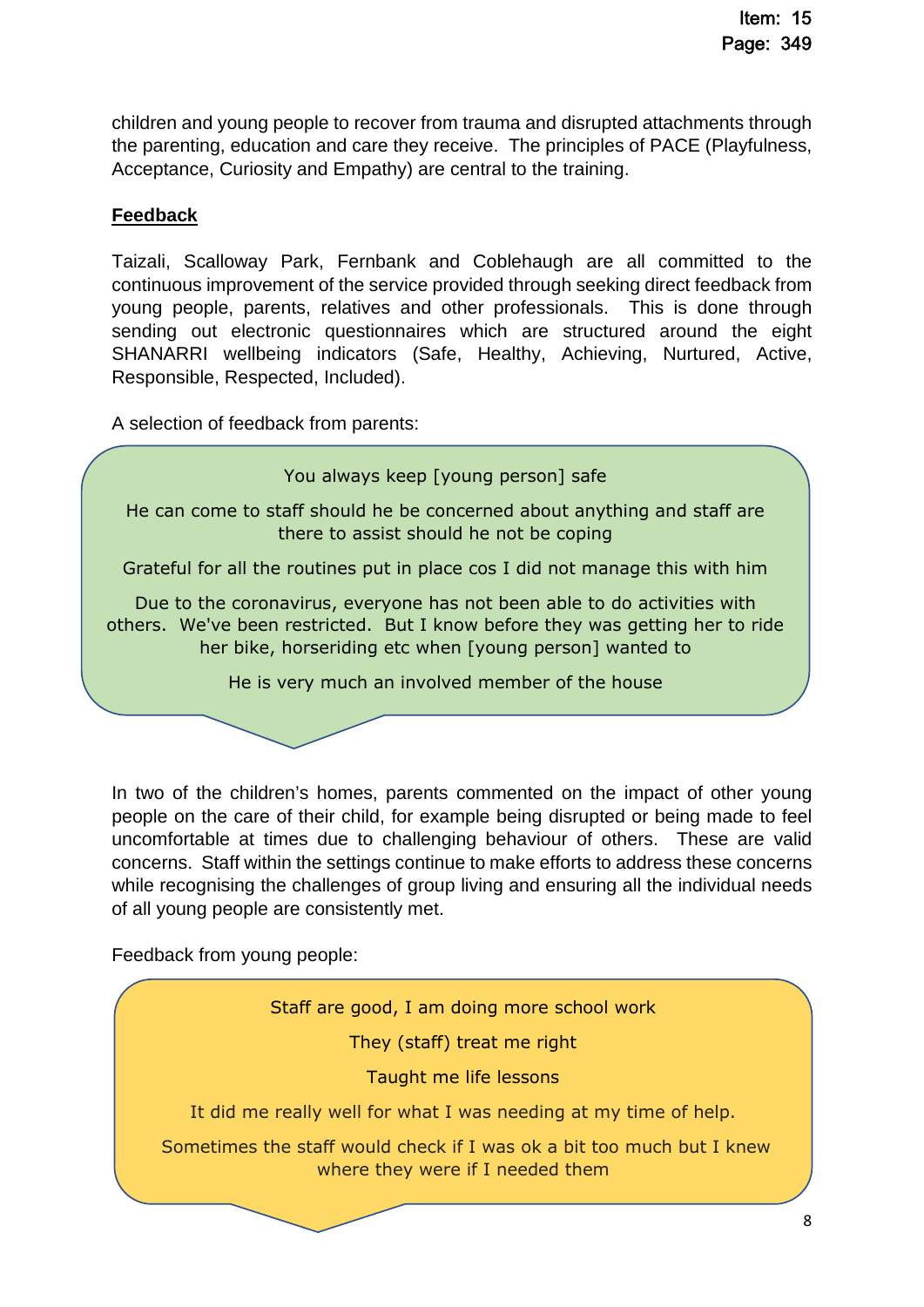Sadly, some young people at one of the Children's Homes spoke about how they felt bullied at times by other residents and this impacted adversely on their emotional wellbeing. The team there continue to support young people who bully and also those who feel bullied.

A selection of feedback from other professionals:

I feel staff demonstrate a fair and level headed approach to the challenges and continued to show respect to all the different needs of the children

Very helpful and knowledgeable. I feel the staff have a great ethos in the house which is seen in how well [young person] is managing at the moment. They are very attuned to him and he feels well supported

[Young person's] individuality was promoted, his hobbies and interests were encouraged and he was able to build his skills in and out with [the children's home] with the security and support offered by the staff team

#### **Wellbeing Surveys**

Wellbeing surveys are an interactive means by which to seek young people's views on the extent to which they consider their wellbeing needs to be met. They are used within all three of the Children's Homes and are a means by which key workers of young people can identify areas where things are going well or where further support/input is required. Young people are usually encouraged to complete a wellbeing survey shortly after moving in and then at regular intervals thereafter.

| <b>ED</b> https://www.ethicaldata.co.uk/wellbeing<br><sup>D</sup> Wellbeing Survey   Ethical Data $\times$                                                                                                                                                                                         |           |                                                                              | - A C   Search                                           | $\Omega$ -       |
|----------------------------------------------------------------------------------------------------------------------------------------------------------------------------------------------------------------------------------------------------------------------------------------------------|-----------|------------------------------------------------------------------------------|----------------------------------------------------------|------------------|
|                                                                                                                                                                                                                                                                                                    |           | <b>Wellbeing Survey</b>                                                      |                                                          |                  |
| This simple one-page survey will show your results immediately and send a printable copy to the email address you enter. Please move the slider to answer each of the 8<br>questions. Writing something about your answers will make the survey more accurate and useful. More info.<br>First name | Last name |                                                                              | Email address to send results to<br>email or leave blank |                  |
| Safe                                                                                                                                                                                                                                                                                               |           |                                                                              |                                                          | About being SAFE |
| How safe do you feel where you live?                                                                                                                                                                                                                                                               |           | Please write a little about why you feel safe or unsafe.<br>Please type here |                                                          |                  |
|                                                                                                                                                                                                                                                                                                    |           |                                                                              |                                                          |                  |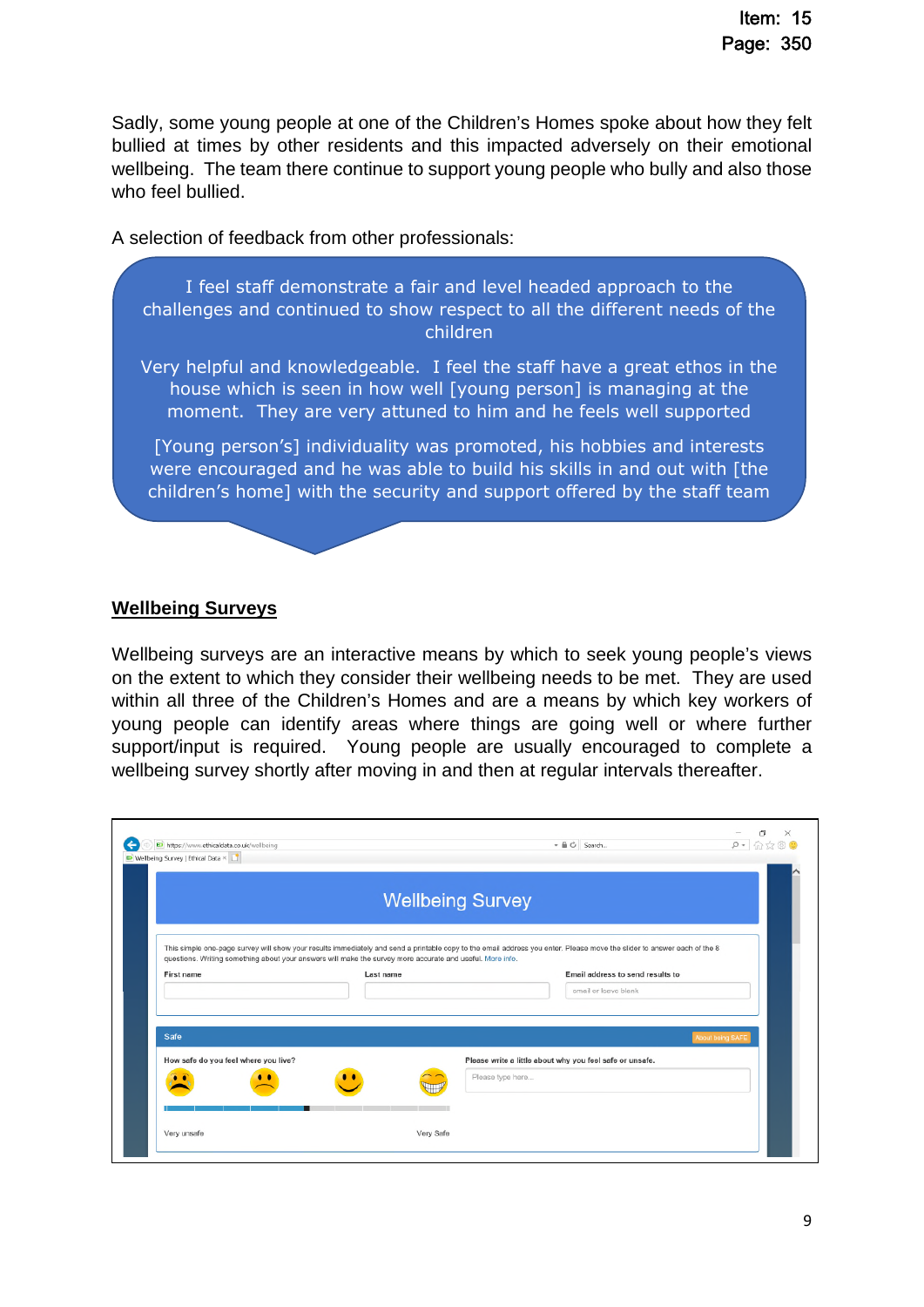Surveys completed during the reporting period indicate that young people feel safe and well cared for. Lower scores were recorded in the "Active" area, likely reflecting the limitations there have been on access to social and leisure opportunities during the COVID 19 pandemic.

### **Care Inspectorate Reports**

There have been no inspections carried out by the Care Inspectorate during the reporting period. The inspection results for 2019 for each of the residential settings therefore continue to stand. It is clear to see from the scores in the areas which were inspected that there is a consistently high level of care across the board:



## **Achievements**

As noted previously, the reporting period has been a time of unprecedented challenge in our residential settings. Aberdeenshire Council Children's Services are incredibly proud of the staff and young people for keeping all four services operating uninterrupted for the duration of the pandemic and without any outbreaks of COVID 19 amongst staff or residents. Navigating these incredibly anxiety-provoking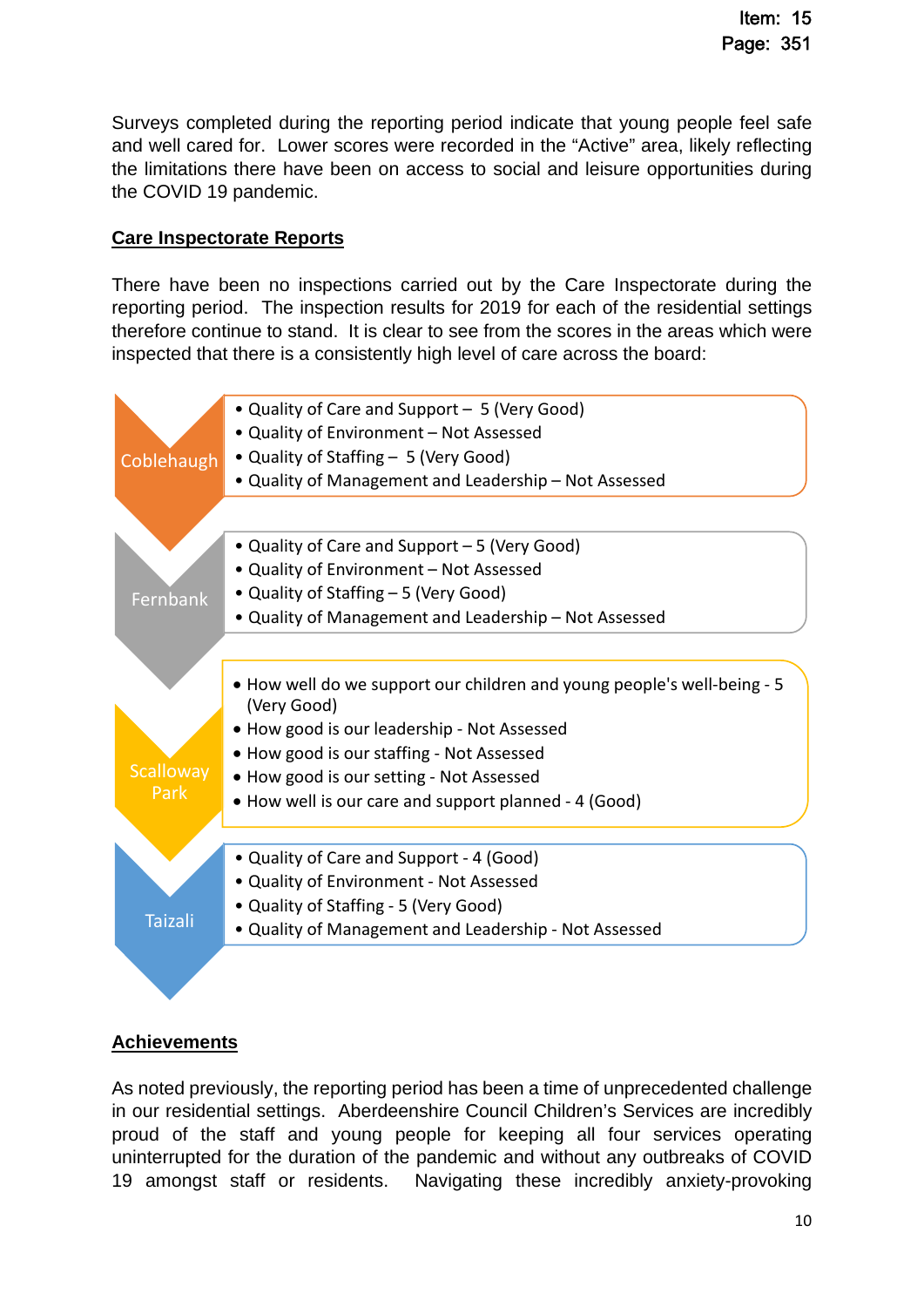circumstances is therefore an achievement in itself. Notwithstanding, there have continued to be examples of significant achievements within Scalloway Park, Taizali, Coblehaugh and Fernbank.

Two long standing residents in one of our Children's Homes moved on into independence after 'staying put' until they were 18. One young person was supported by adult services and the other, the throughcare and aftercare team. Both have done exceptionally well with this transition and continue to maintain relationships with their keyworkers. This exemplifies the commitment to support young people for as long as they require this rather than arbitrary limits being placed on how long young people can stay in Aberdeenshire's care settings.

Two young people had to cope with having no direct physical contact with their families for several months shortly after moving in to one of our Children's Homes because of the first lockdown. Despite some difficulties along the way overall they coped admirably well and when restriction eased last summer both were able to be rehabilitated back to their families. One enrolled in college and the other was able to make positive changes and reattend school.

All young adults within Taizali continued in employment and education throughout not only COVID but also the disruption to their lives with the changes to their usual supports that they have identified as part of their lives; friendships, hobbies, family contact and many other areas.

Within one of the settings, young people who moved in following concerns about school-attendance progressed to managing a full-time timetable which is a significant achievement given the challenges and upheavals during the pandemic. All young people in this Children's Home who were undertaking qualifications also achieved their desired school results.

## **Action Plan**

Each of the four settings have an individual action plan to inform the development of their specific service in the year ahead. However some common themes across the four establishments are:

- Staff will be supported to attend the four-day Dyadic Developmental Practice training course in September / October 2021. Plans will be developed thereafter to consider how the learning from this training can be embedded across the Children's Homes and supported accommodation service.
- Continue to support recovery from the COVID 19 pandemic in line with government restrictions. Alongside this, consider what learning can be taken from alternative ways of working and embrace positive changes that have been necessitated by the pandemic but which actually encourage "smarter" ways of working.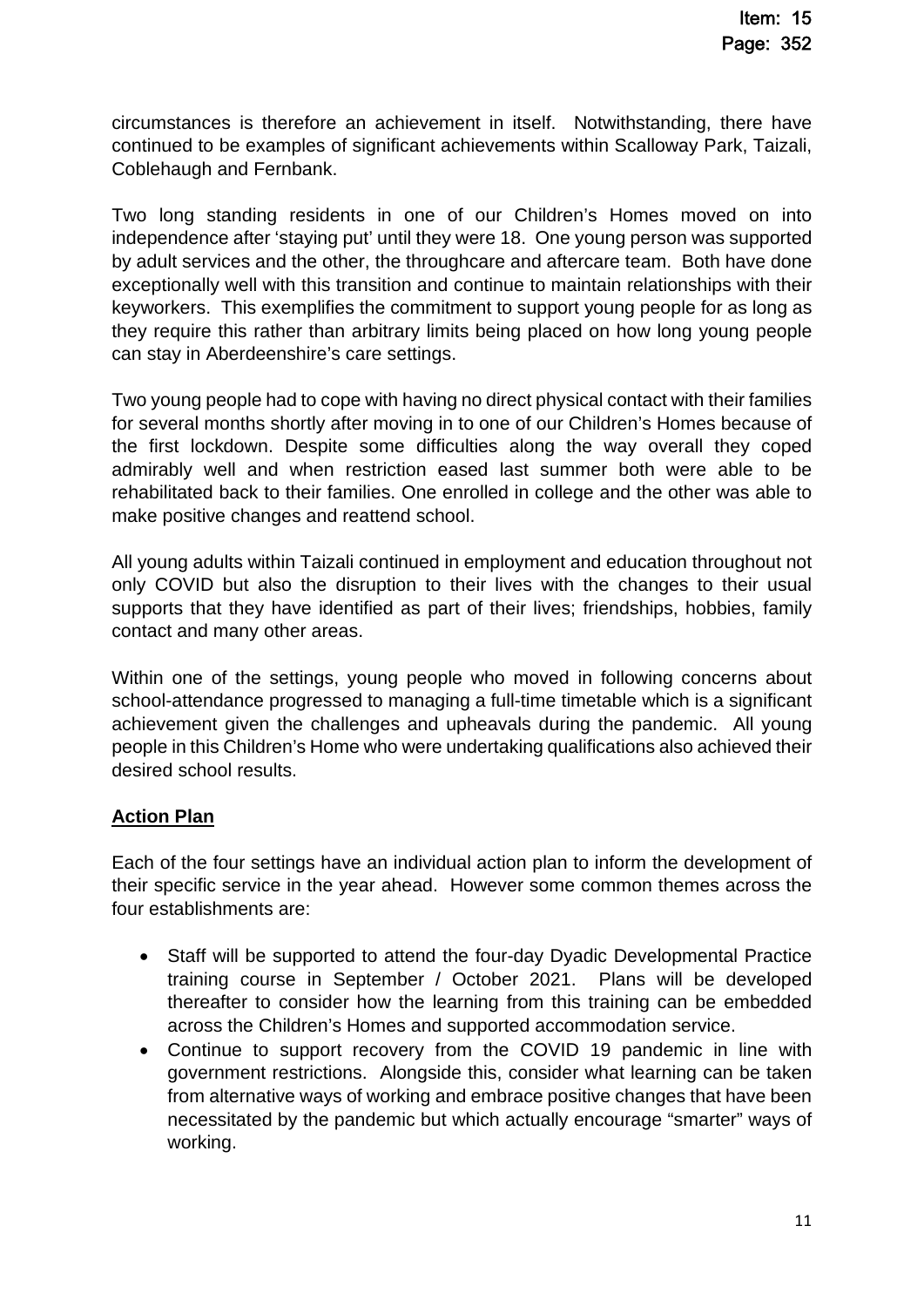- Work to embed the principles and recommendations of The Promise within individual settings and also contribute to the wider development of the whole service as part of this. In particular reviewing the use of language and recording practices to align with what children and young people told the care review about this.
- Connected to this, an annual peer audit of case files across the four settings will be undertaken. Team managers will audit the files of a setting other than their own and any learning from this will be taken forward.
- Taizali, Fernbank, Coblehaugh and Scalloway Park will all aim to hold a team development day during the 2021-22 reporting period.
- Continue to raise the profile of Children's Homes and supported accommodation service as a positive destination for children and young people. As part of this, work will continue with other areas of Children's Services to ensure that referrals received are as robust as possible and aim towards as many young people as possible move in and out on a planned basis.

Andrew Dick Social Work Manager (Corporate Parenting) September 2021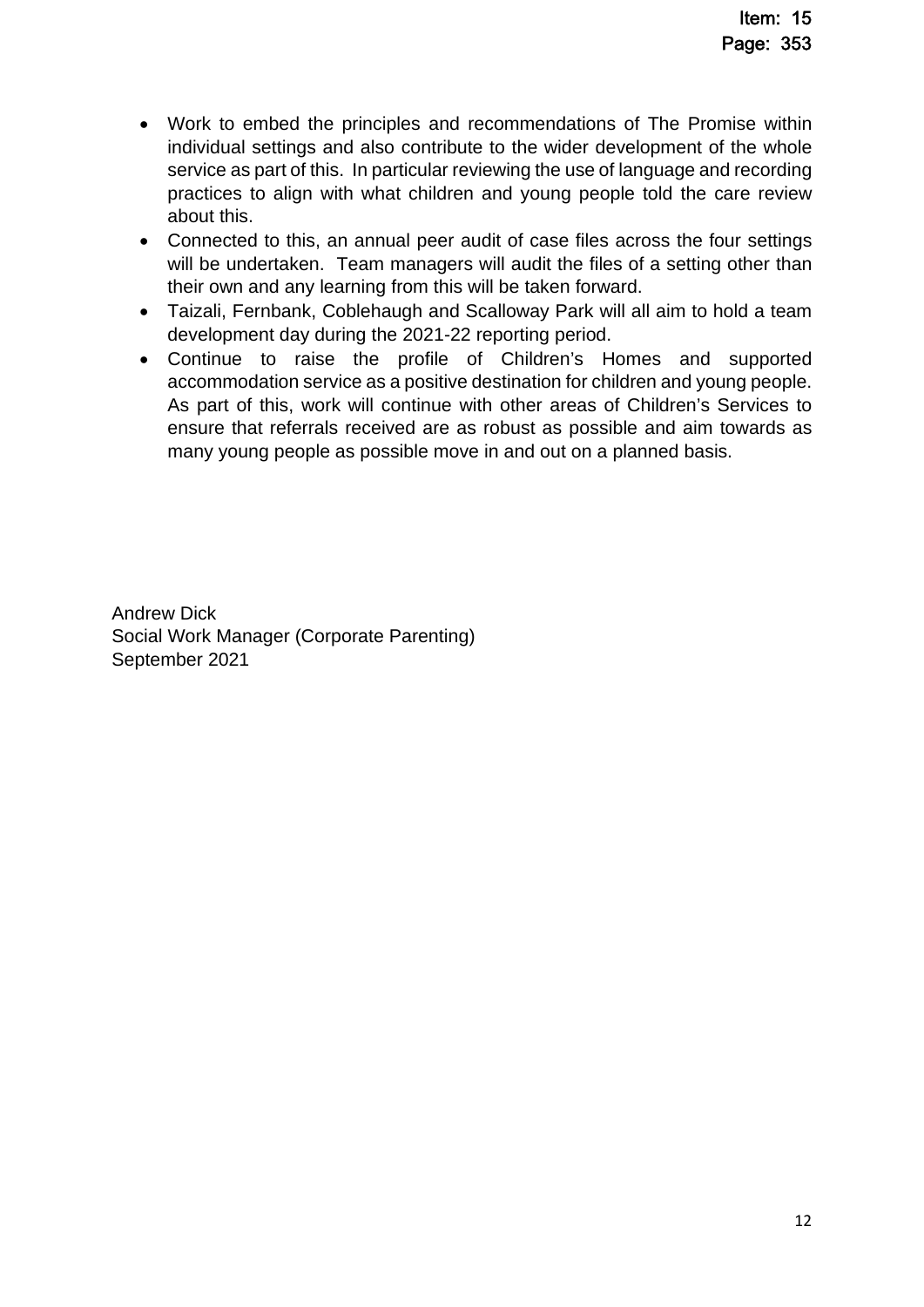# Aberdeenshire Council .

# Integrated Impact Assessment.

# Annual Report for Aberdeenshire's Children's Homes and Supported Accommodation Service.

| Assessment ID                 | IIA-000192                                                    |
|-------------------------------|---------------------------------------------------------------|
| <b>Lead Author</b>            | <b>Andrew Dick</b>                                            |
| <b>Additional Authors</b>     | Wilma Stickle, Tricia Jamieson, Gary Crawford, Natasha McDuma |
| <b>Service Reviewers</b>      | Norman Wylie                                                  |
| <b>Subject Matter Experts</b> | Lynne Gravener, Christine McLennan                            |
| Approved By                   | Leigh Jolly                                                   |
| Approved On                   | Monday October 25, 2021                                       |
| <b>Publication Date</b>       | Thursday October 28, 2021                                     |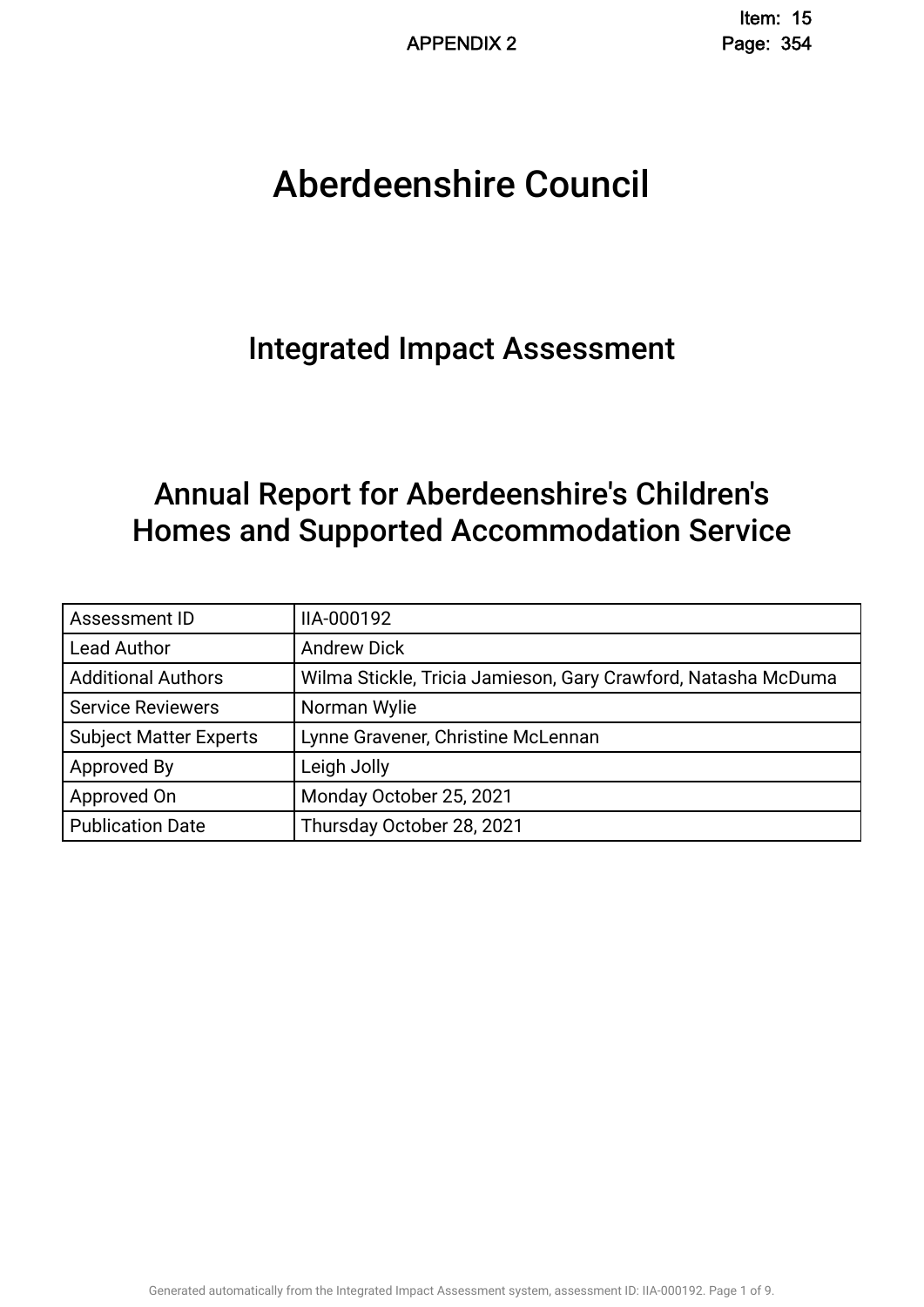# 1. Overview.

This document has been generated from information entered into the Integrated Impact Assessment system.

A report on the work undertaken between April 2020 and March 2021 by Aberdeenshire's 3 Children's Homes and its Supported Accommodation Service

During screening 4 of 10 questions indicated that detailed assessments were required, the screening questions and their answers are listed in the next section. This led to 2 out of 5 detailed impact assessments being completed. The assessments required are:

- Childrens' Rights and Wellbeing
- Equalities and Fairer Scotland Duty

In total there are 15 positive impacts as part of this activity. There are 0 negative impacts, all impacts have been mitigated.

A detailed action plan with 1 points has been provided.

This assessment has been approved by leigh.jolly@aberdeenshire.gov.uk.

The remainder of this document sets out the details of all completed impact assessments.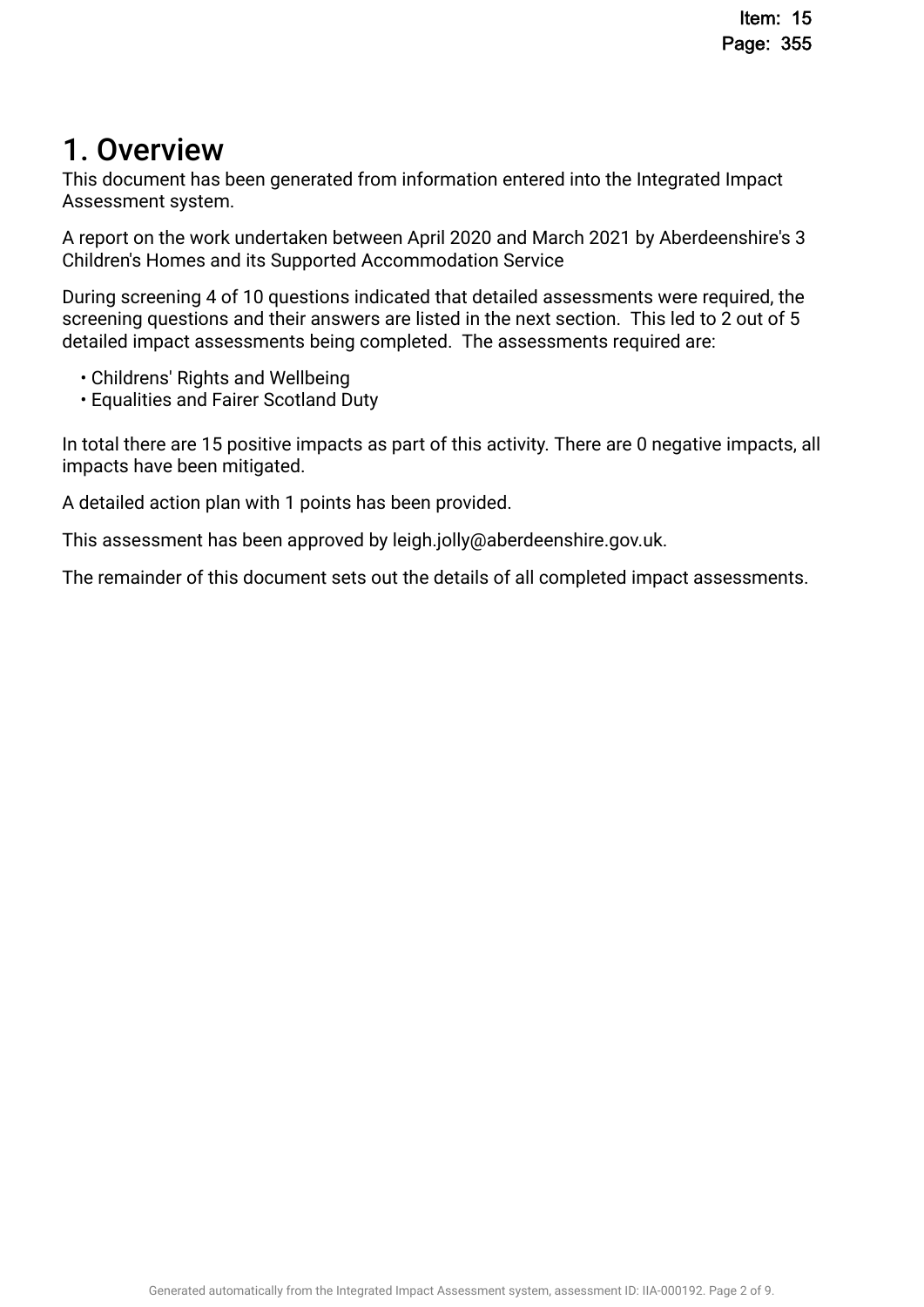# 2. Screening

| Could your activity / proposal / policy cause an impact in one (or more) of the<br>identified town centres?                                                                                           | No  |
|-------------------------------------------------------------------------------------------------------------------------------------------------------------------------------------------------------|-----|
| Would this activity / proposal / policy have consequences for the health and<br>wellbeing of the population in the affected communities?                                                              | No  |
| Does the activity / proposal / policy have the potential to affect greenhouse gas<br>emissions (CO2e) in the Council or community and / or the procurement, use or<br>disposal of physical resources? | No. |
| Does the activity / proposal / policy have the potential to affect the resilience to<br>extreme weather events and/or a changing climate of Aberdeenshire Council or<br>community?                    | No. |
| Does the activity / proposal / policy have the potential to affect the<br>environment, wildlife or biodiversity?                                                                                      | No  |
| Does the activity / proposal / policy have an impact on people and / or groups<br>with protected characteristics?                                                                                     | Yes |
| Is this activity / proposal / policy of strategic importance for the council?                                                                                                                         | No  |
| Does this activity / proposal / policy reduce inequality of outcome?                                                                                                                                  | Yes |
| Does this activity / proposal / policy have an impact on children / young<br>people's rights?                                                                                                         | Yes |
| Does this activity / proposal / policy have an impact on children / young<br>people's wellbeing?                                                                                                      | Yes |
|                                                                                                                                                                                                       |     |

# 3. Impact Assessments

| Children's Rights and Wellbeing            | No Negative Impacts Identified |
|--------------------------------------------|--------------------------------|
| <b>Climate Change and Sustainability</b>   | Not Required                   |
| <b>Equalities and Fairer Scotland Duty</b> | No Negative Impacts Identified |
| <b>Health Inequalities</b>                 | <b>Not Required</b>            |
| <b>Town Centre's First</b>                 | Not Required                   |
|                                            |                                |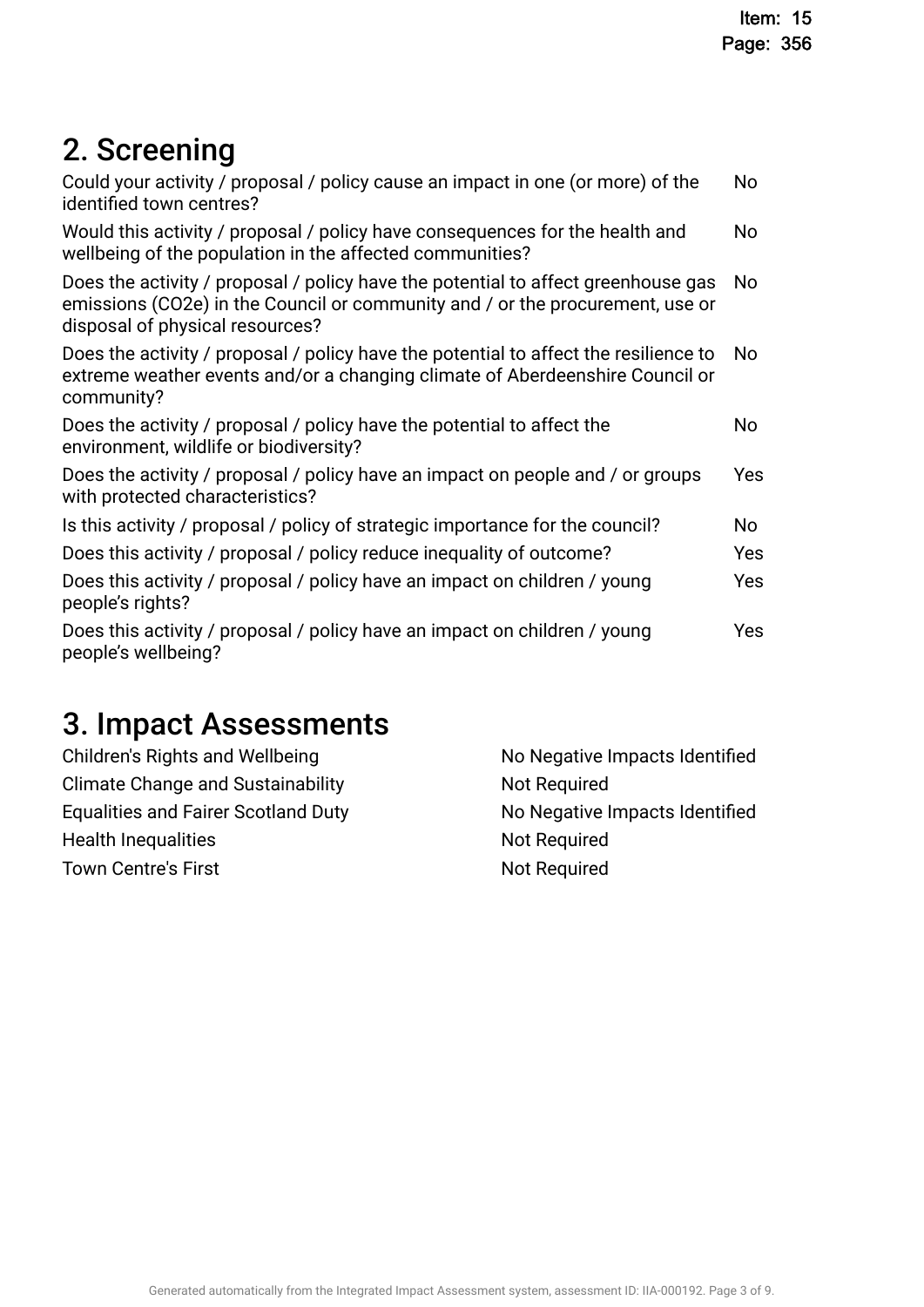# 4. Childrens' Rights and Wellbeing Impact Assessment

# 4.1. Wellbeing Indicators

| Indicator       | <b>Positive</b> | <b>Neutral</b> | <b>Negative</b> | Unknown |
|-----------------|-----------------|----------------|-----------------|---------|
| <b>Safe</b>     | Yes             |                |                 |         |
| <b>Healthy</b>  | Yes             |                |                 |         |
| Achieving       | Yes             |                |                 |         |
| <b>Nurtured</b> | Yes             |                |                 |         |
| <b>Active</b>   | Yes             |                |                 |         |
| Respected       | Yes             |                |                 |         |
| Responsible     | Yes             |                |                 |         |
| Included        | Yes             |                |                 |         |

# 4.2. Rights Indicators

| <b>UNCRC Indicators</b>   | Article 1 - Definition of a child                               |
|---------------------------|-----------------------------------------------------------------|
| upheld by this activity / | Article 3 - Best interests of the child                         |
| proposal / policy         | Article 4 - Protection of rights                                |
|                           | Article 5 - Parental guidance and a child's evolving capacities |
|                           | Article 9 - Separation from parents                             |
|                           | Article 10 - Family reunification                               |
|                           | Article 12 - Respect for the views of the child                 |
|                           | Article 19 - Protection from all forms of violence              |
|                           | Article 23 - Children with disabilities                         |
|                           | Article 25 - Review of treatment in care                        |
|                           | Article 27 - Adequate standard of living                        |
|                           | Article 28 - Right to education                                 |
|                           | Article 39 - Recovery and rehabilitation of child victims       |
|                           | Article 40 - Juvenile justice                                   |
|                           | Article 42 - Knowledge of rights                                |

## 4.3. Positive Impacts

| <b>Impact Area</b> | Impact                                                                                                                                                                                                        |
|--------------------|---------------------------------------------------------------------------------------------------------------------------------------------------------------------------------------------------------------|
| Achieving          | Staff in Aberdeenshire's Children's Homes/Supported<br>Accommodation Service support young people to engage with<br>education, training or employment to maximise positive<br>outcomes for them in this area. |
| <b>Active</b>      | All young people living in Aberdeenshire's Children's Homes/<br>Supported Accommodation are encouraged and supported to<br>take part in leisure and social opportunities to ensure that they<br>are active.   |
| <b>Healthy</b>     | Children's Homes/Supported Accommodation support all young<br>people residing in their care to attend to all of their health needs.                                                                           |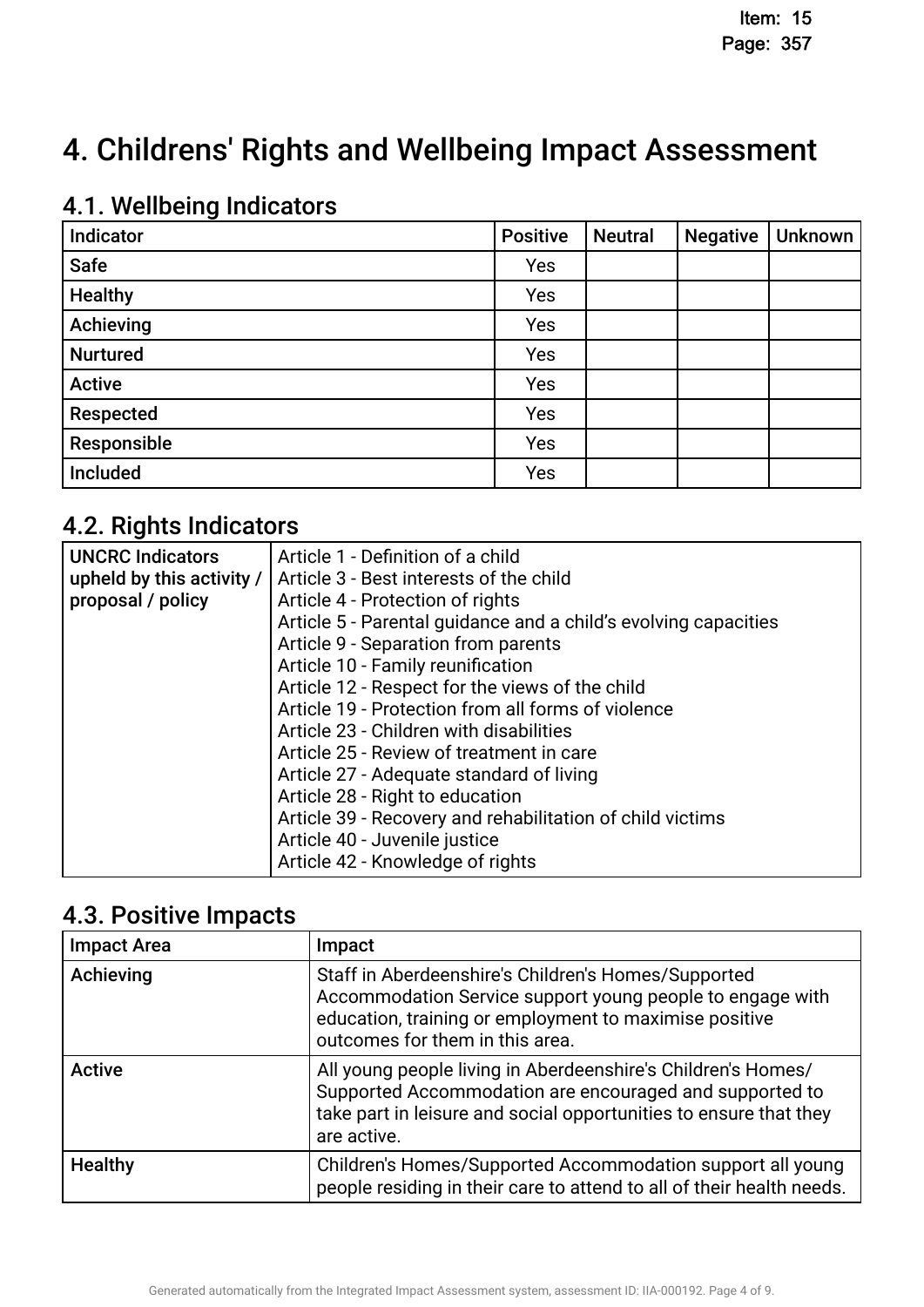| <b>Impact Area</b> | Impact                                                                                                                                                                                                                                                                                                                                                                    |
|--------------------|---------------------------------------------------------------------------------------------------------------------------------------------------------------------------------------------------------------------------------------------------------------------------------------------------------------------------------------------------------------------------|
| <b>Included</b>    | Aberdeenshire's Children's Homes and Supported<br>Accommodation Service encourages and supports young people<br>to maintain contact with their families and friends in order to<br>ensure that they remain included even where it is not possible to<br>reside at home. Young people are also supported to be included<br>in the local communities where they are living. |
| <b>Nurtured</b>    | All of the settings provide nurturing care to the young people<br>who are resident there so that they develop positive<br>relationships, feel cared for and are supported to keep these<br>connections as long as they wish to do so.                                                                                                                                     |
| Responsible        | Young people are supported to have age appropriate<br>responsibilities in each of the settings. They are supported to<br>develop skills in independence during their stay.                                                                                                                                                                                                |
| <b>Respected</b>   | Young people living in Aberdeenshire's Children's Homes and<br>Supported Accommodation are listened to and their views acted<br>upon wherever this is possible. Young people have access to<br>various avenues for this, for example through their keyworkers,<br>their social worker, the children's rights service, advocacy worker<br>or other trusted adult.          |
| <b>Safe</b>        | Children's Homes/Supported Accommodation provides young<br>people in Aberdeenshire with a safe place to live when it is not<br>possible for them to live at home with their families.                                                                                                                                                                                     |

## 4.4. Evidence

| <b>Type</b>          | <b>Source</b>                                         | It says?                                                                                                                                                                                                                | It Means?                                                                                                                                                                                                                                                   |
|----------------------|-------------------------------------------------------|-------------------------------------------------------------------------------------------------------------------------------------------------------------------------------------------------------------------------|-------------------------------------------------------------------------------------------------------------------------------------------------------------------------------------------------------------------------------------------------------------|
| <b>Internal Data</b> | Residential<br><b>Services Data</b><br>and Statistics | The annual report of the<br><b>Children's Homes/Supported</b><br><b>Accommodation Service</b><br>contains data and statistics<br>which describes the work of<br>the services and<br>demonstrates the impact of<br>this. | The information contained<br>within the annual report<br>demonstrates that the 3<br>Children's Homes and the<br><b>Supported Accommodation</b><br>Service continue to provide<br>high quality care to young<br>people in Aberdeenshire who<br>require this. |

## 4.5. Accounting for the Views of Children and Young People.

Direct feedback from young people is contained within the annual report along with details on how this has infuenced service delivery. This upholds the key principles of the Aberdeenshire Children and Young People's Charter.

# 4.6. Promoting the Wellbeing of Children and Young People.

The continuing provision of care through Children's Homes and Supported Accommodation ensures that young people are safe, healthy, achieving, nurtured, active, responsible, respected and included. The wellbeing surveys undertaken with young people are aligned with these 8 wellbeing indicators, as are the questionnaires which are completed with family members and professionals to gather feedback on the service to inform developments.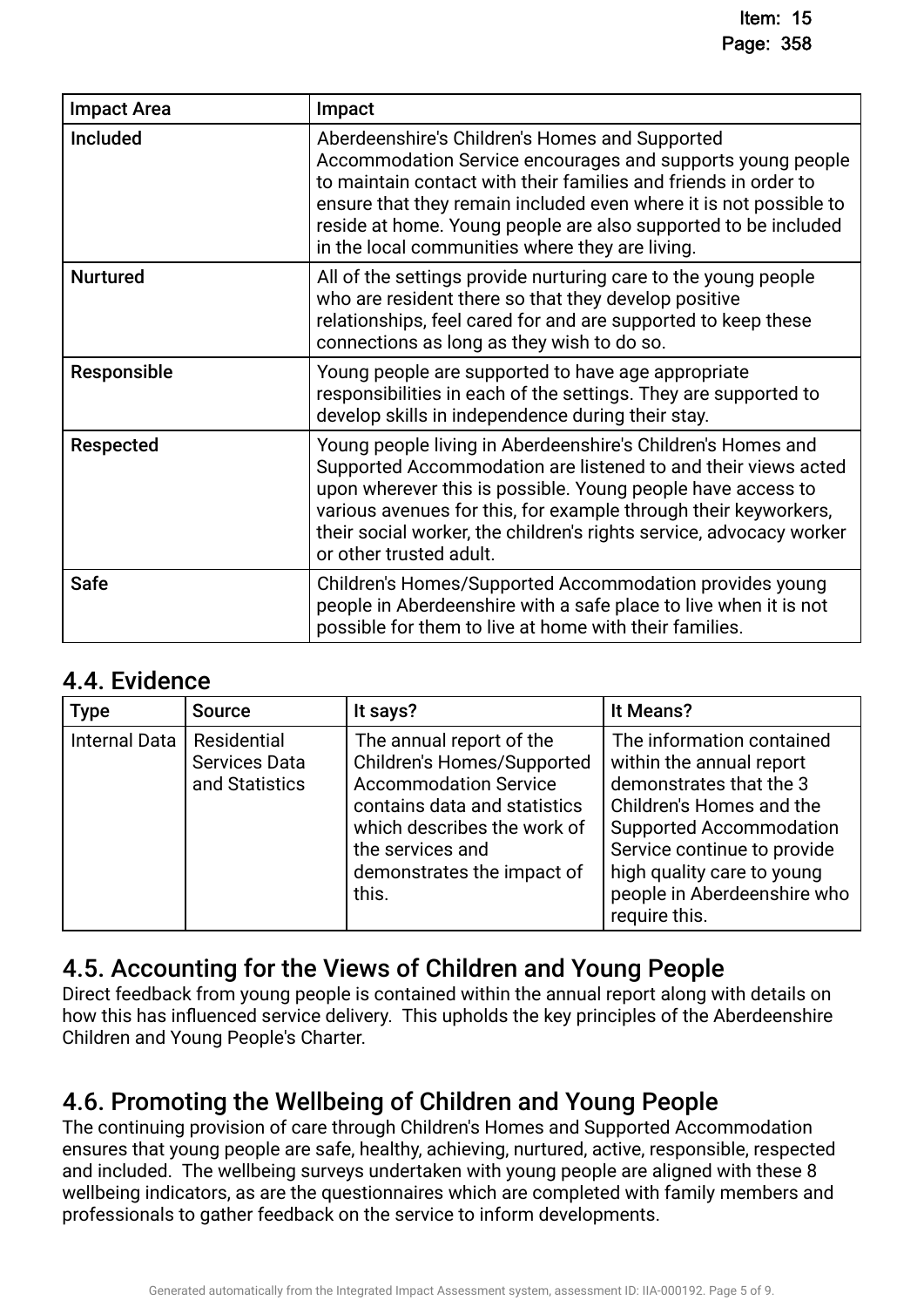# 4.7. Upholding Children and Young People's Rights.

Continuing to support the work of Aberdeenshire's Children's Homes and Supported Accommodation Service ensures that young people are afforded the right to have a safe and stable place to live when it is not possible to reside at home with family. Young people are regularly consulted with when living in any of the settings, to infuence the service provided to them.

# 4.8. Overall Outcome.

No Negative Impacts Identifed.

The ongoing provision of care to young people through the 3 Children's Homes and the Supported Accommodation Service will ensure that a high quality service continues to be provided to young people who cannot live at home. There are no negative impacts associated with this.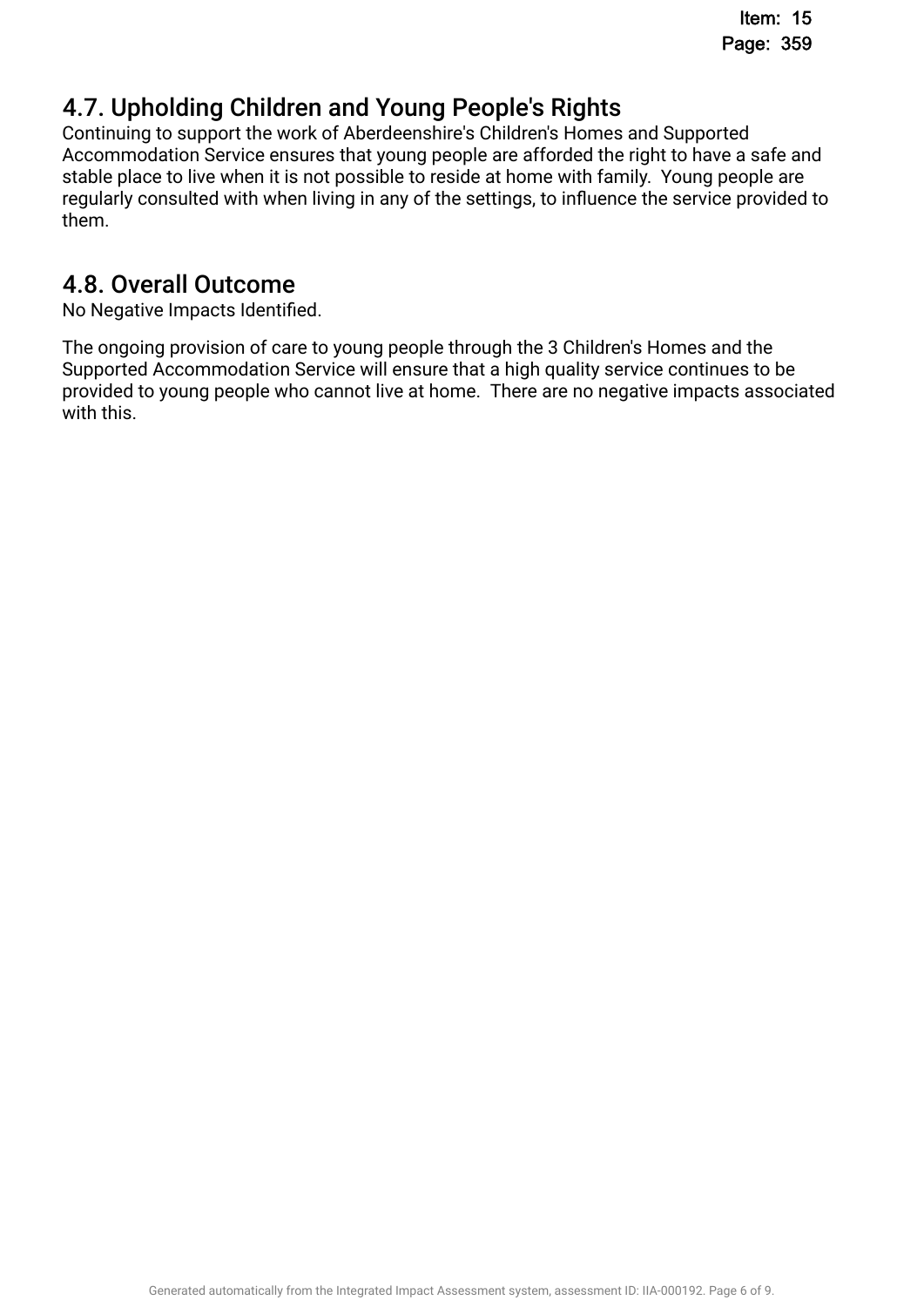# 5. Equalities and Fairer Scotland Duty Impact **Assessment**

## 5.1. Protected Groups

| <b>Indicator</b>                     | <b>Positive</b> | <b>Neutral</b> | <b>Negative</b> | <b>Unknown</b> |
|--------------------------------------|-----------------|----------------|-----------------|----------------|
| Age (Younger)                        | Yes             |                |                 |                |
| Age (Older)                          |                 | Yes            |                 |                |
| <b>Disability</b>                    | Yes             |                |                 |                |
| Race                                 | Yes             |                |                 |                |
| <b>Religion or Belief</b>            | Yes             |                |                 |                |
| <b>Sex</b>                           | Yes             |                |                 |                |
| <b>Pregnancy and Maternity</b>       |                 | Yes            |                 |                |
| <b>Sexual Orientation</b>            | Yes             |                |                 |                |
| <b>Gender Reassignment</b>           | Yes             |                |                 |                |
| <b>Marriage or Civil Partnership</b> |                 | Yes            |                 |                |

## 5.2. Socio-economic Groups

| Indicator                   | <b>Positive</b> | <b>Neutral</b> | <b>Negative</b> | Unknown |
|-----------------------------|-----------------|----------------|-----------------|---------|
| Low income                  |                 | Yes            |                 |         |
| Low wealth                  |                 | Yes            |                 |         |
| <b>Material deprivation</b> |                 | Yes            |                 |         |
| Area deprivation            |                 | Yes            |                 |         |
| Socioeconomic background    |                 | Yes            |                 |         |

## 5.3. Positive Impacts

| <b>Impact Area</b>         | Impact                                                                                                                                                                                                                                                                                                                |
|----------------------------|-----------------------------------------------------------------------------------------------------------------------------------------------------------------------------------------------------------------------------------------------------------------------------------------------------------------------|
| Age (Younger)              | Young people who cannot live at home with their families are<br>cared for in a manner that ensures all of their wellbeing needs<br>are met.                                                                                                                                                                           |
| <b>Disability</b>          | Appropriate adaptations are made within the Children's Homes/<br>Supported Accommodation Service to ensure that the needs of<br>any young people with disabilities are met.                                                                                                                                           |
| <b>Gender Reassignment</b> | The age of young people residing within the Children's Homes/<br>Supported Accommodation Service means that many will be at a<br>stage of development where they are exploring their identity.<br>Choices made by young people will be respected as long as this<br>does not unacceptably compromise their wellbeing. |
| Race                       | There is a strong culture of anti-disciminatory practice across all<br>of the settings to ensure that the needs of any young person are<br>met to a high standard. Any necessary adjustments are made to<br>take account of, and be respectful to, a young person's race/<br>cultural background.                     |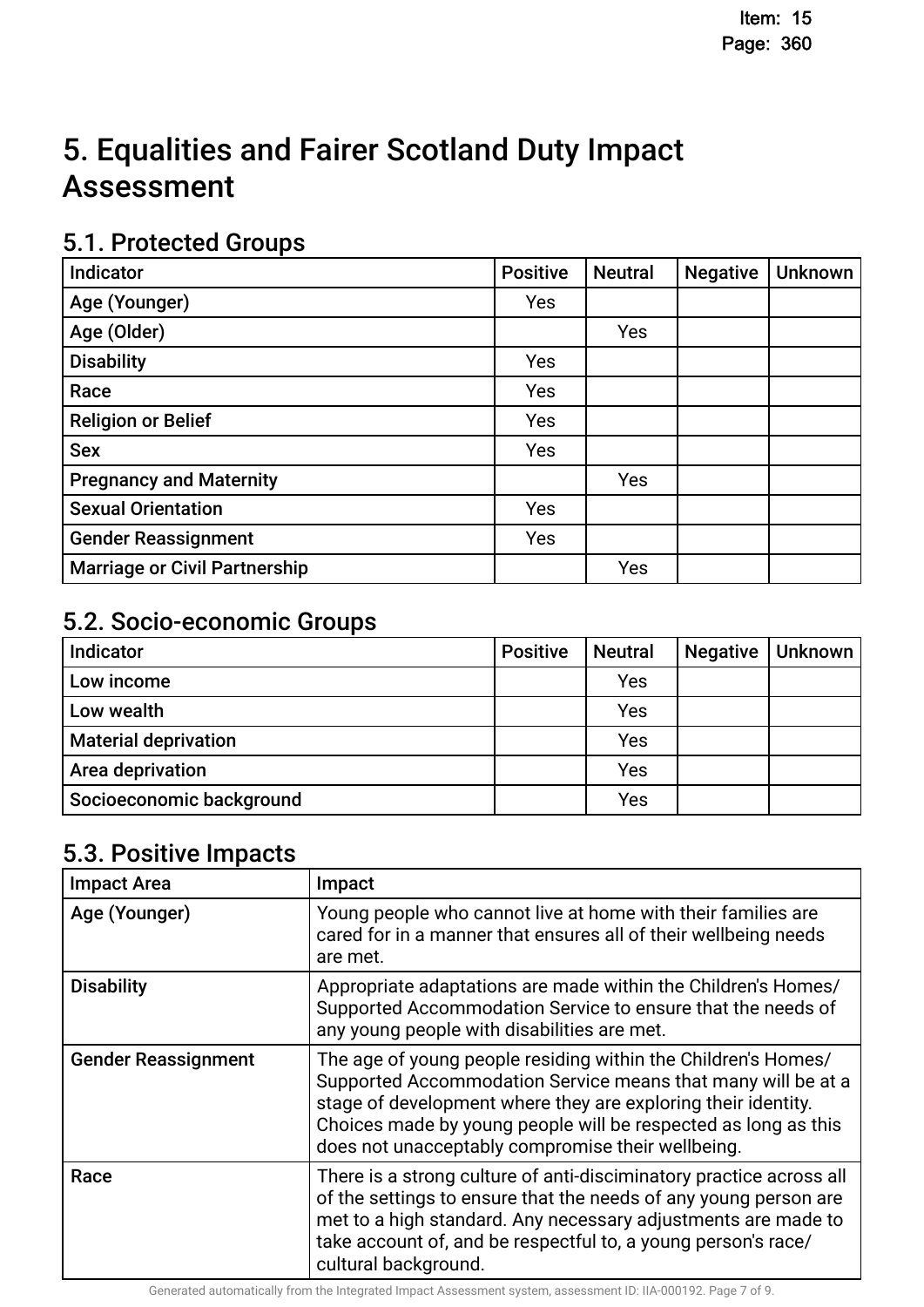| <b>Impact Area</b>        | Impact                                                                                                                                                                                                                                                                                                                                                                                                        |
|---------------------------|---------------------------------------------------------------------------------------------------------------------------------------------------------------------------------------------------------------------------------------------------------------------------------------------------------------------------------------------------------------------------------------------------------------|
| <b>Religion or Belief</b> | Young people's adherence to any religion or system of beliefs are<br>respected and promoted across all of the settings, as are those<br>of family members of young people. Again, any necessary<br>adjustments within the care settings are made to take account of<br>any religion or beliefs.                                                                                                               |
| <b>Sexual Orientation</b> | The age of young people residing within the Children's Homes/<br>Supported Accommodation means that many will be at a stage<br>of development where they are exploring their identity. Young<br>people are supported to explore this in a respectful manner<br>which respects their rights to choose what is right for them as<br>long as this does not result in them being unsafe or potentially<br>unsafe. |
| <b>Sex</b>                | Care is provided to young people of all sexes within<br>Aberdeenshire's Children's Homes and Supported<br>Accommodation.                                                                                                                                                                                                                                                                                      |

## 5.4. Evidence

| <b>Type</b>                 | <b>Source</b>                   | It says?                                                                                                                                                                | It Means?                                                                                                                     |
|-----------------------------|---------------------------------|-------------------------------------------------------------------------------------------------------------------------------------------------------------------------|-------------------------------------------------------------------------------------------------------------------------------|
| Internal Data   Residential | Services Data<br>and Statistics | The annual report of the<br><b>Children's Homes/Supported</b><br>Accommodation contains<br>detailed feedback from<br>young people, families and<br>other professionals. | The information provided<br>outlines that the 4 settings<br>continue to provide a high<br>quality of care to young<br>people. |

## 5.5. Engagement with affected groups.

Young people's views, and those of their families, are contained within the annual report. These views shape the continuing development of the Children's Homes and Supported Accommodation.

## 5.6. Ensuring engagement with protected groups.

The views in the annual report include views from groups with protective characteristics.

# 5.7. Evidence of engagement.

This is contained within the annual report. The views of young people who have lived experience of Children's Homes and Supported Accommodation have shaped, and continue to shape, the services provided.

## 5.8. Overall Outcome.

No Negative Impacts Identifed.

Aberdeenshire's Children's Homes and Supported Accommodation Service provide care to a diverse range of young people many of whom have protective characteristics. The outcomes from this are all deemed to be positive and no negative impacts have been identifed.

# 5.9. Improving Relations